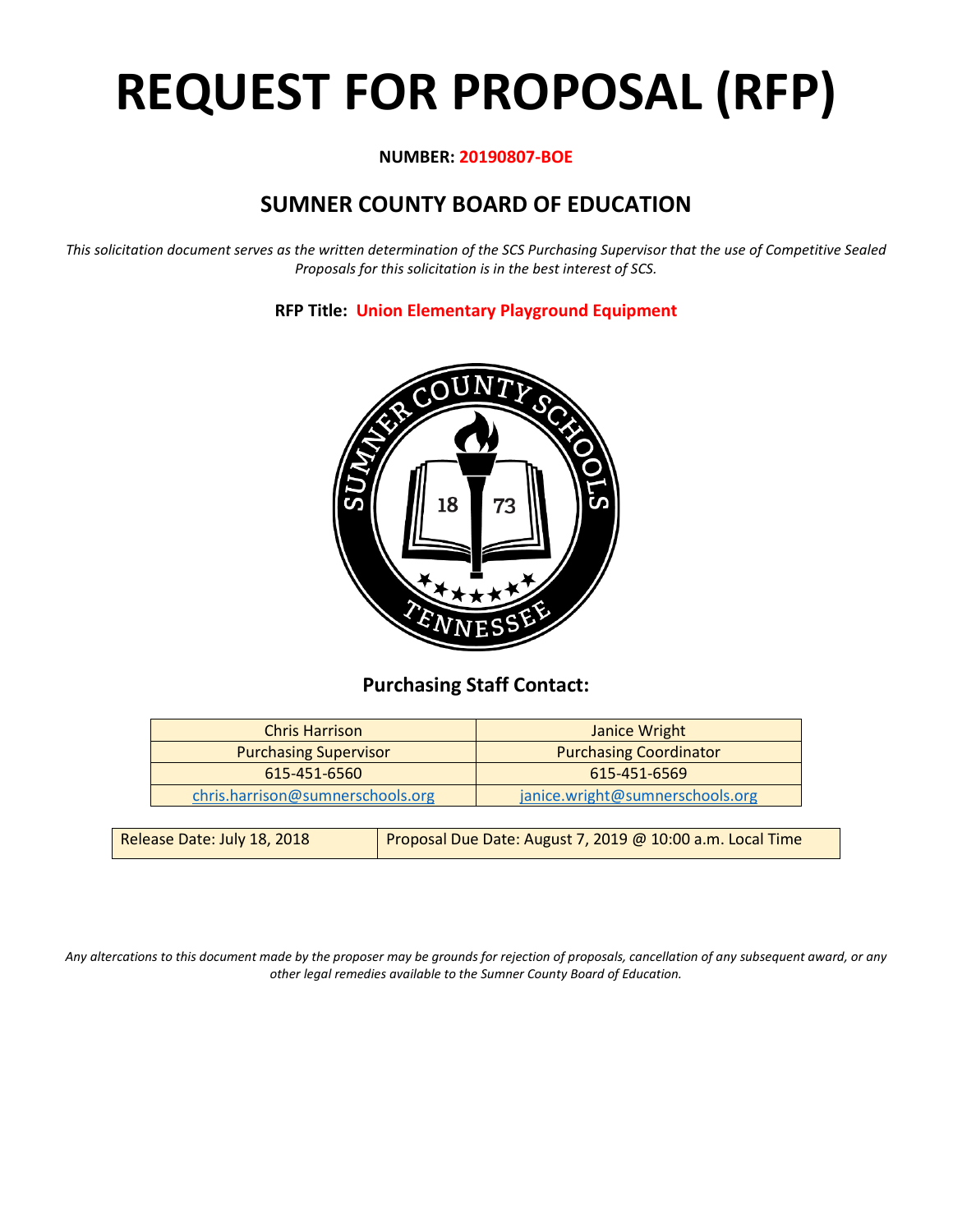## **NOTICE TO PROPOSERS**

There may be one or more amendments to this RFP. In order to receive communication for any such amendments issued specifically to this RFP, the proposer must provide a Notice of Intent to Propose to the Sumner County Board of Education (SCS) Purchasing Department. The proposer must utilize this form when submitting notice. The notice may be sent by email to: Purchasing Office, purchasing@sumnerschools.org. SCS will send amendments only to those proposers which complete and return this information by the deadline list in the RFP Schedule of Events (Section 4).

| <b>RFP Number:</b>      | 20190807-BOE Union Elementary Playground Equipment |
|-------------------------|----------------------------------------------------|
| Company Name:           |                                                    |
| <b>Mailing Address:</b> |                                                    |
|                         |                                                    |
|                         |                                                    |
| Phone Number:           |                                                    |
| <b>Contact Person:</b>  |                                                    |
| Email Address:          |                                                    |
|                         |                                                    |
| Authorized Signature    |                                                    |
| <b>Printed Name</b>     |                                                    |
| Date                    |                                                    |

Emailed amendments will be sent in a Microsoft Word (Office for Windows) or Portable Document Format (pdf) format. Any alterations to the document made by the proposer may be grounds for rejection of proposal, cancellation of any subsequent award or any other legal remedies available to the Sumner County Board of Education.

Amendments will also be posted on the SCS website **https://sumnerschools.org/index.php/current-bids-and-rfps** and attached to the solicitation listing as a PDF or WORD file. Check the particular solicitation on the Current Bids and RFPs webpage for any posted amendments.

By completing and returning this form, the Proposer has expressed its intent to provide a proposal for **20190807-BOE Union Elementary Playground Equipment.**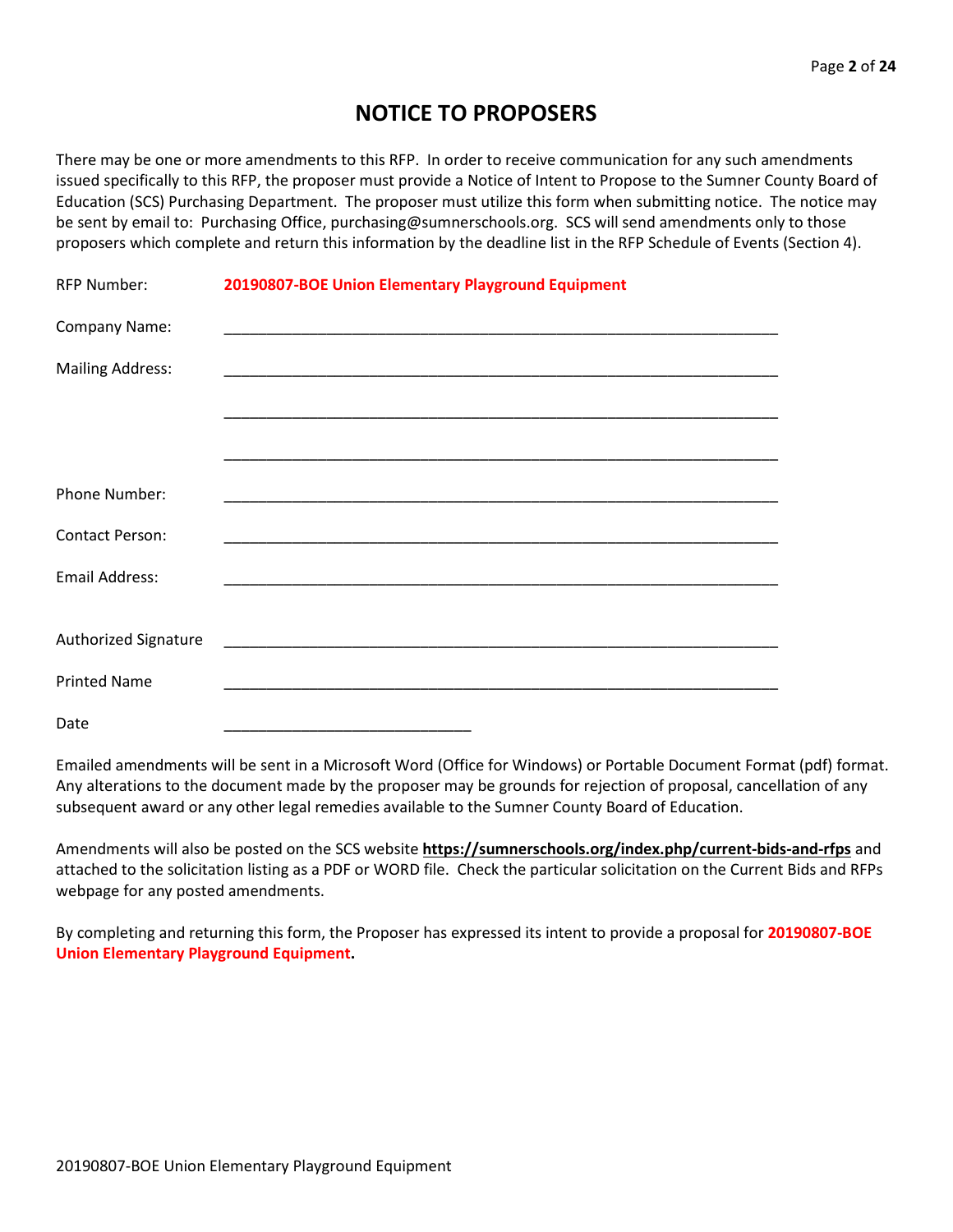## **TABLE OF CONTENTS**

- 1. Introduction/Overview
	- 1.1. Purpose
	- 1.2. Contact Information
- 2. Requirements
	- 2.1. Scope of Work/Specifications
	- 2.2. Contactor Obligations
- 3. Source Selection and Contract Award
- 4. Schedule of Events
- 5. Instructions for Proposal
	- 5.1. Required Forms
	- 5.2. New Vendors
	- 5.3. Acknowledgement of Insurance Requirements
	- 5.4. Clarification and Interpretation of RFP
	- 5.5. Proposal Package
	- 5.6. Delivery of Proposals
	- 5.7. Evaluation of Proposals
	- 5.8. Request for Clarification of Proposals
	- 5.9. Protests
- 6. Attachments
	- 6.1. Contact Information
	- 6.2. Bid Form/Certification
	- 6.3. References
	- 6.4. Certification Regarding Debarment or Suspension
	- 6.5. Condition of Submitting Proposal
	- 6.6. Statement of Non-Collusion
	- 6.7. Attestation Re Personnel
	- 6.8. Drug Free Workplace Affidavit
	- 6.9. IRS Form W-9
		- \**An online, fillable version can be found at https://www.irs.gov/pub/irs-pdf/fw9.pdf*
	- 6.10. Standard Terms & Conditions
	- 6.11. Vendor Checklist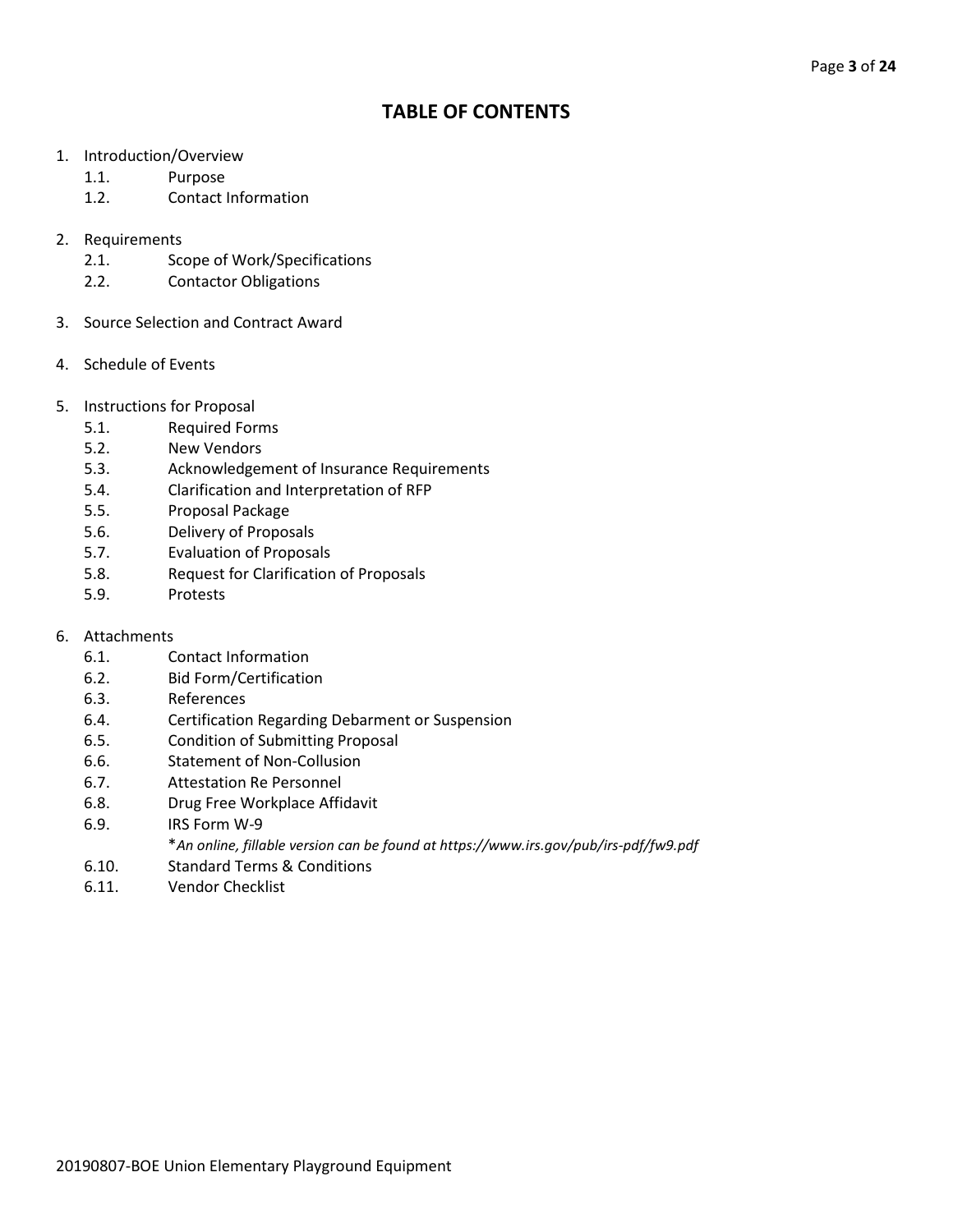## 1. Introduction/Overview

## 1.1. Purpose

The Sumner County Board of Education (SCS) is requesting sealed proposals for the purchase and installation of playground equipment at Union Elementary located in Gallatin, TN.

## 1.2. Contact Information

Unauthorized contact regarding this RFP with employees or officials of SCS other than the Purchasing Supervisor named below may result in disqualification from this procurement process.

Interested parties must direct all communication regarding this RFP to the Purchasing Supervisor, who is SCSs only official point of contact for this RFP.

| <b>RFP Procedures</b>            | <b>RFP Specifications</b>      |
|----------------------------------|--------------------------------|
| Chris Harrison                   | Lance Taylor                   |
| <b>Purchasing Supervisor</b>     | Union Elementary, Principal    |
| 1500 Airport Road                | 516 Carson Street              |
| Gallatin, TN 37066               | Gallatin, TN 37066             |
| chris.harrison@sumnerschools.org | lance.taylor@sumnerschools.org |
|                                  | 615-452-0737                   |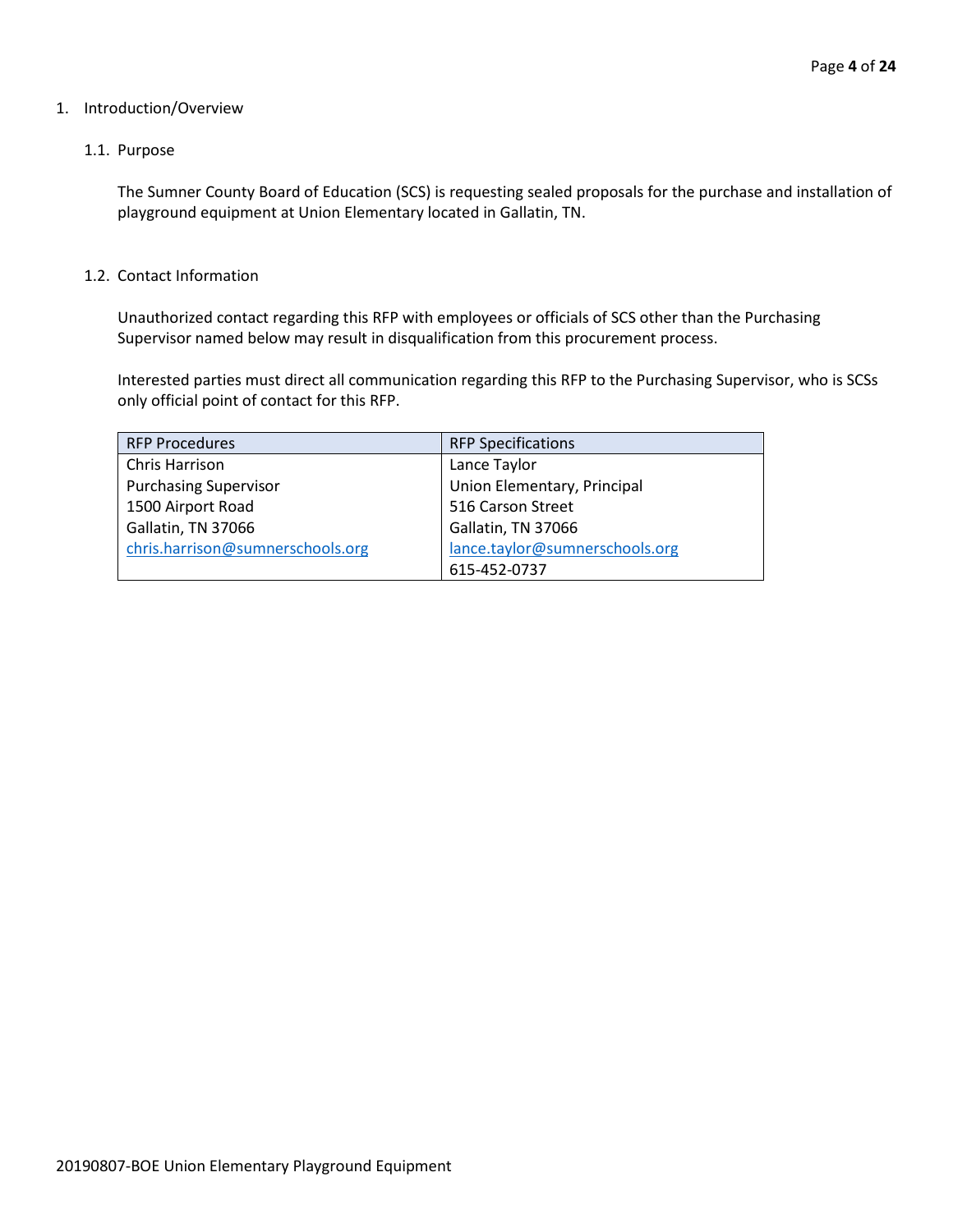## 2. Requirements

2.1. Scope of Work / Specifications

SCS has selected the equipment listed on Attachment "A" based on its' design and functionality. SCS shall accept proposals for equal or equivalent equipment. All proposed equipment must include cost for equipment, all materials necessary for installation, shipment and installation.

The Proposer must include a list of all equipment included in the bid price. The Proposer must provide, upon request, a manufacturer's cutsheet (or other manufacturer's form of documentation) for each proposed piece of equipment.

Jobsite: Union Elementary 516 Carson Street Gallatin, TN 37066

- 2.2. Standard Contractor Obligations
	- Shall provide and obtain all necessary materials, equipment and labor to perform all items listed in the Scope of Work.
	- Shall provide and obtain all necessary permits with Local, County, etc. agencies as required by law and as required in the Scope of Work.
	- Shall schedule all necessary inspections with Local, County, etc. agencies as required by law.
	- Shall strictly adhere to all specifications, engineered drawings and any other form of documentation related to the completion of the Scope of Work. SCS reserves the right to withhold partial or all payment until the work is completed to the specifications and satisfaction of SCS. Any work not completed to specifications will be the Contractor's sole responsibility and expense to redo.
	- Shall dispose of all generated waste materials in compliance with all Local, State and Federal guidelines, regulations and requirements.
	- Shall have property trained and experienced staff to facilitate the services specified in the Scope of Work. If applicable, the Contractor shall provide documentation that staff has received the manufacturers' certification to complete the services specified in the Statement of Work.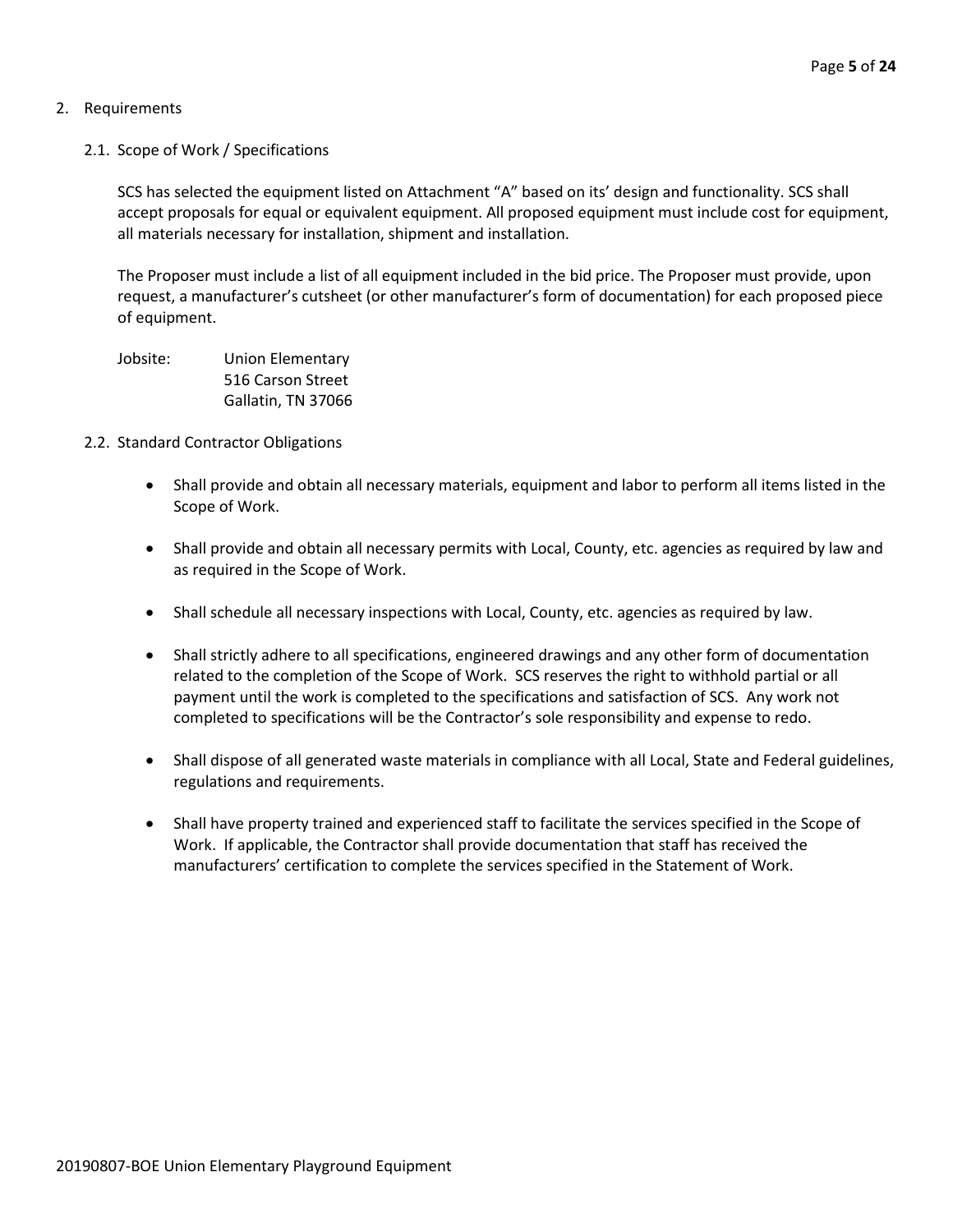#### **ATTACHMENT "A"**

Hold-N-Spin



8' Elite Arch Post Tire Swing



Serpent Pod Climber



Triple Station Inclined Chin-Up Bars



Rhythm Group of Three



Double Row Pebble Bridge



**Loop Whirler** 



**Single Station Parallel Bars** 

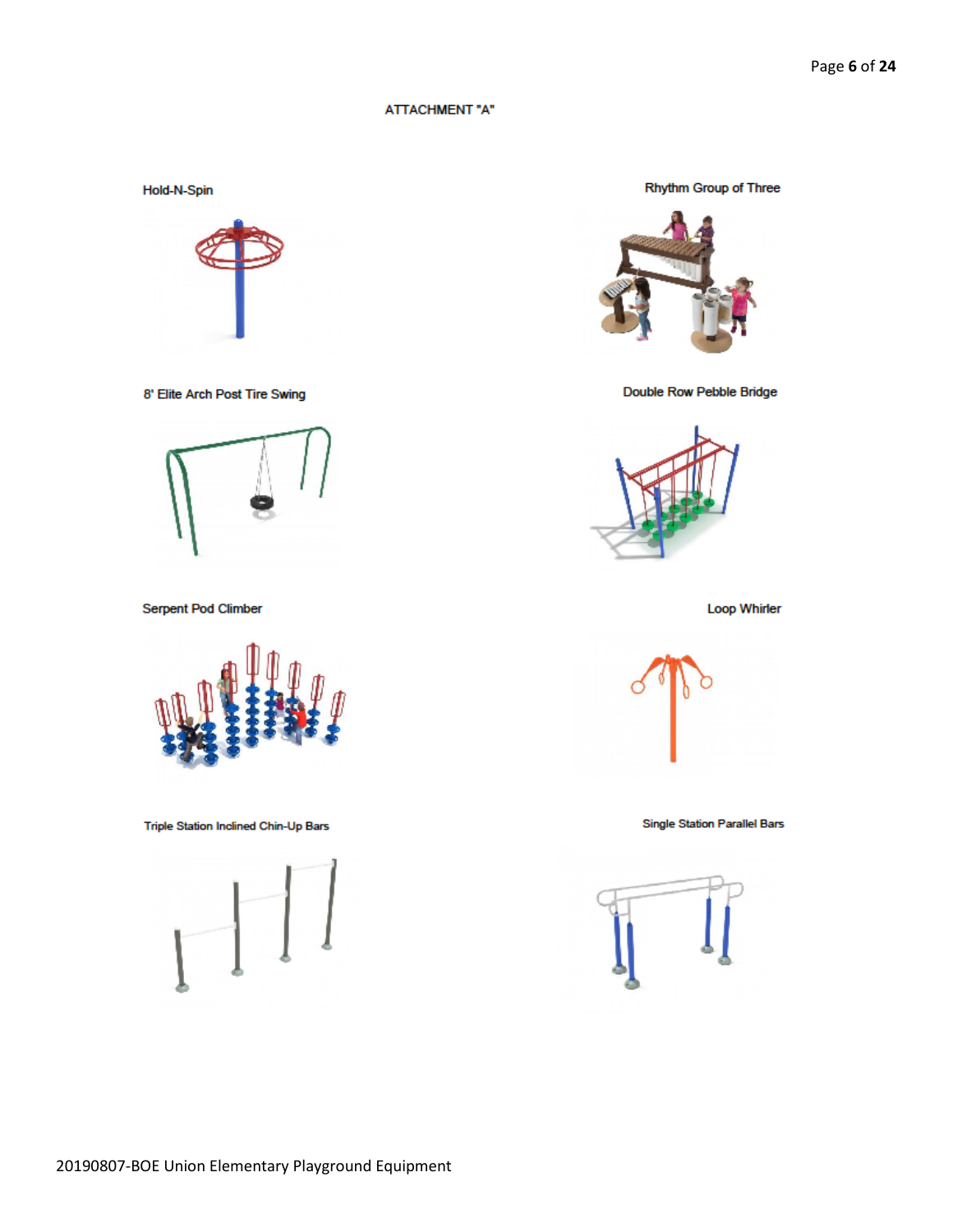- 3. Source Selection and Contract Award
	- Award(s), if made, will be made to the Responsive and Responsible proposer(s) whose proposal is most advantageous to SCS, taking into consideration price and the other evaluation criteria set forth in the RFP.
		- o General Criteria to be determined "Responsive"
			- Does the proposal include all required information, included completed attachment forms and affidavits?
			- Was the proposal delivered on or before the stated deadline? Did it include the required number of copies (hard & electronic)?
		- o General Criteria to be determined "Responsible"
			- Does the Proposer demonstrate an understanding of SCSs needs and proposed approach to the project?
			- **Does the Proposer possess the ability, capacity, skill and financial resources to provide the** service?
			- Can the Proposer take upon itself the responsibilities set forth in the RFP and produce the required outcomes in a timely fashion?
			- **Does the Proposer have the character, integrity, reputation, judgement, experience and** efficiency required for the project?
	- SCS reserves the right to enter into discussions with Proposers which have submitted proposals determined to be reasonably like of being considered for selection to assure a full understanding of and responsiveness to the RFP requirements. Every effort shall be afforded to assure fair and equal treatment with respect to the opportunity for discussion and/or revision of their respective proposals. Revisions may be permitted after the submission and prior to the award for the purpose of obtaining the best offers.
	- SCS reserves the right to negotiate price and contract terms and conditions with the most qualified proposer(s) to provide the requested service. If a mutually beneficial agreement with the lowest responsive and responsible Proposer is not reached, SCS reserves the right to enter into contract negotiations with the next lowest Proposer and continue this process until an agreement is reached.
	- Upon mutual agreement by both parties, SCS shall grant the right to extend the terms, conditions and prices of contract(s) awarded from this RFP to other Institutions (such as State, Local and/or Public Agencies) who express an interest in participating in any contract that results from this RFP. Each of the "piggyback" Institutions will issue their own purchasing documents for purchase of the goods/services. Proposer agrees that SCS shall bear no responsibility or liability for any agreements between Proposer and the other Institution(s) who desire to exercise this option.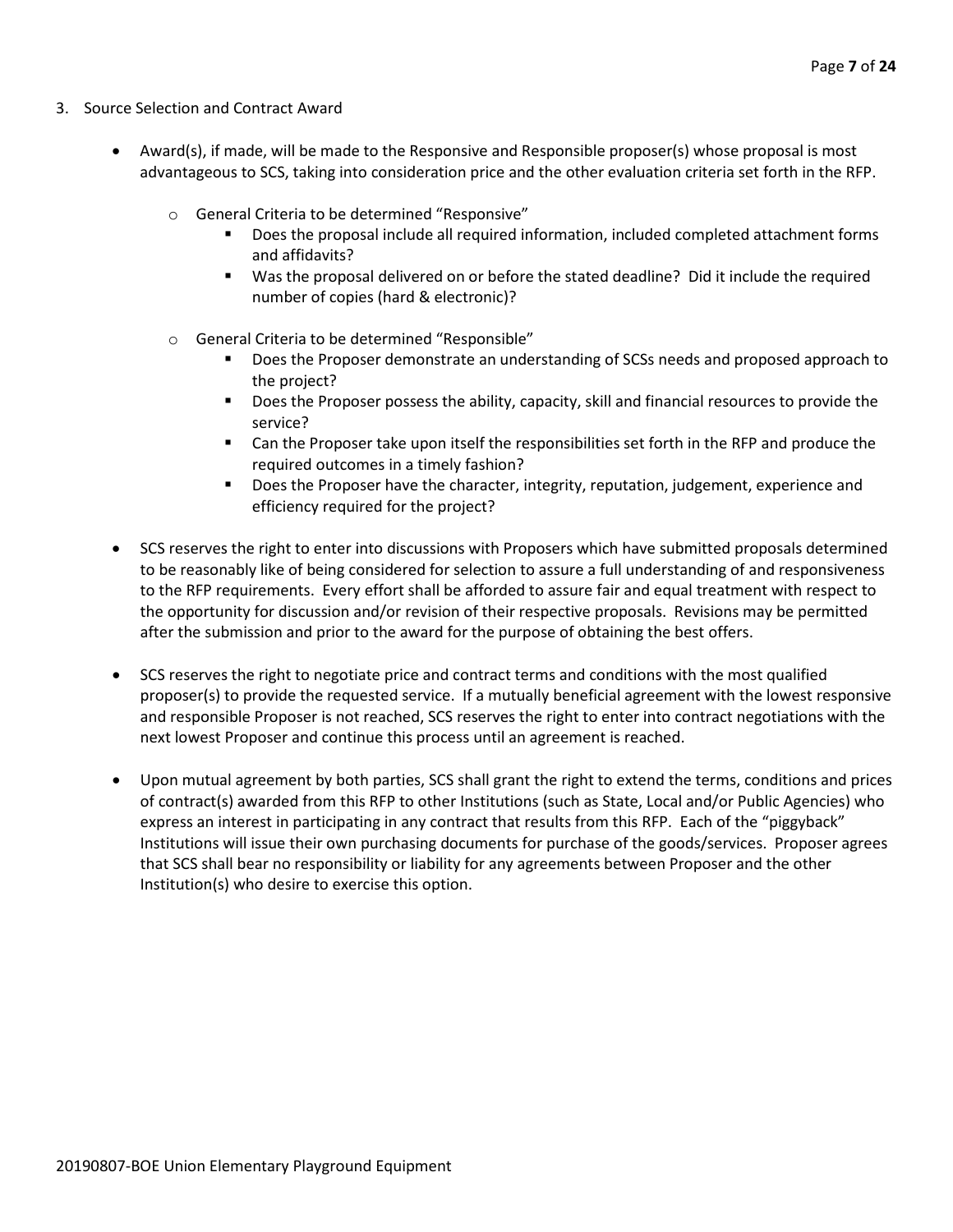4. Schedule of Events

| <b>RFP Issued</b>              | July 18, 2019                          |
|--------------------------------|----------------------------------------|
| <b>RFP Submission DEADLINE</b> | August 7, 2019 @ 10:00 a.m. Local Time |

## 5. Instructions for Proposal

- 5.1. Required Forms
	- Proposer must complete and submit the Attachments in Section 6. Attachments may be omitted depending on the RFP requirements. Refer to the Table of Contents for omitted Attachments.
	- Evidence of a valid State of Tennessee Business License and/or Sumner County Business License.
	- For all vendors with annual purchases in excess of \$50,000; a Sumner County Business License must be on file with the SCS Finance Department. Evidence of the license must be provided within ten (10) working days following notification of award; otherwise, SCS may rescind its acceptance of the Proposer's proposal.
	- Copy of State of Tennessee License (if applicable) in respective field.
	- If applicable, the Proposer must include a copy of the contract(s) the Proposer will submit to be signed.

## 5.2. New Vendors

- To comply with Internal Revenue Service requirements, all vendors who perform any type of service are required to have a current IRS Form W-9 on file with the SCS Finance Department. It is a mandatory requirement to complete the IRS Form W-9 (Attachment 6.9) included in this RFP.
- To comply with the Tennessee Lawful Employment Act (50-1-702 and 50-1-703), non-employees (individuals paid directly by the employer in exchange for the individual's labor or services) must have on file one (1) of the following documents:
	- o A valid Tennessee driver's license or photo identification;
	- $\circ$  A valid driver's license or photo identification from another state where the license requirements are at least as strict as those in Tennessee;
	- o A birth certificate issued by a U.S. state, jurisdiction or territory;
	- o A U.S. government issued certified birth certificate;
	- o A valid, unexpired U.S. passport;
	- o A U.S. certificate of birth abroad (DS-1350 or FS-545)
	- o A report of birth abroad of a U.S. citizen (FS-240);
	- o A certificate of citizenship (N560 or N561);
	- o A certificate of naturalization (N550, N570 or N578);
	- o A U.S citizen identification card (I-197 or I-179); or
	- o Valid alien registration documentation or other proof of current immigration registration recognized by the United States Department of Homeland Security that contains the individual's complete legal name and current alien admission number or alien file number (or numbers if the individual has more than one number).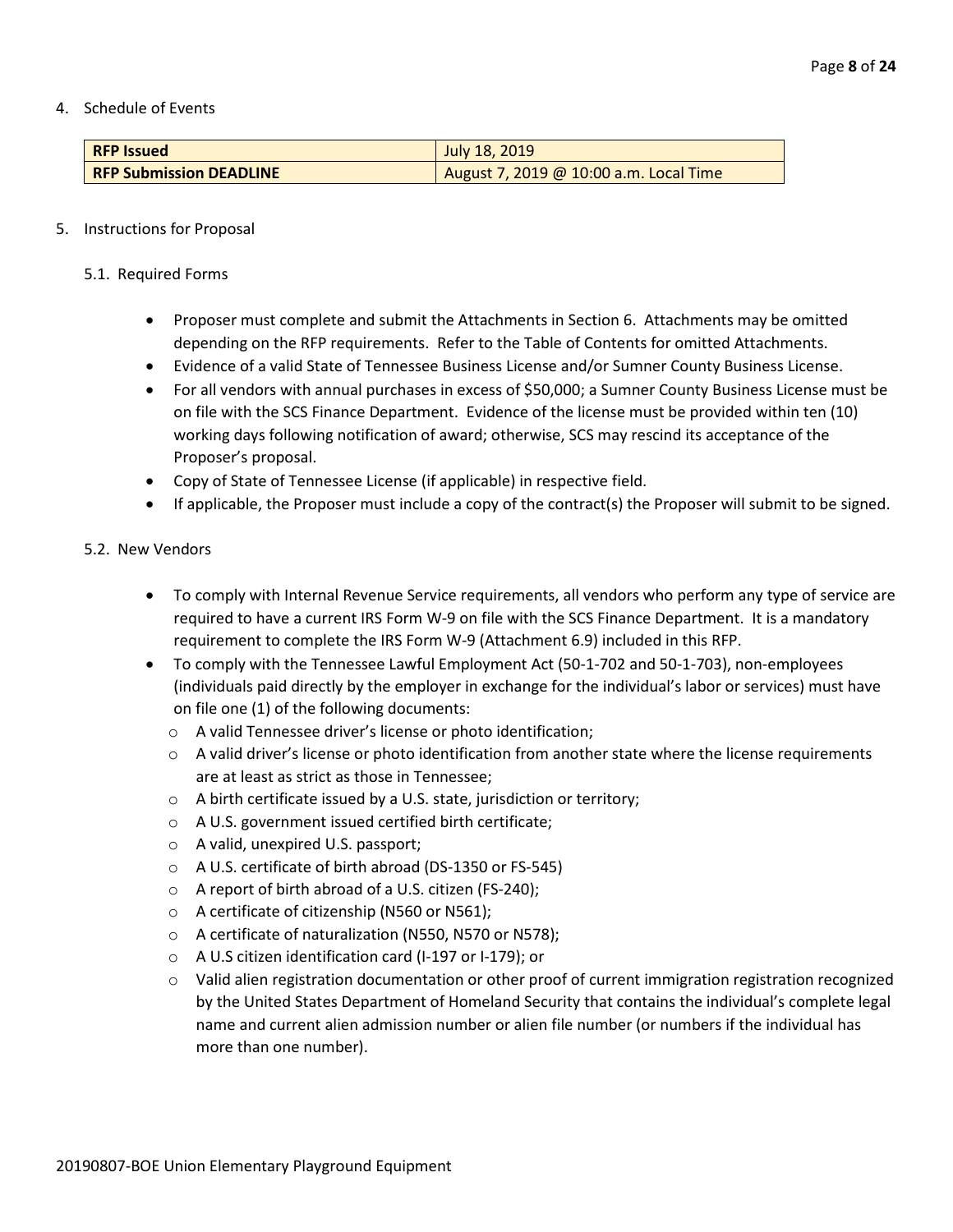5.3. Acknowledgement of Insurance Requirements

By submitting a proposal, Proposer acknowledges that it has read and understands the insurance requirements for the proposal. The Proposer who may have employees, contractors, subcontractors or agents working on SCS properties shall carry current certificates for general and professional liability insurance and for workers' compensation as indicated below. The owner or Principal of each Proposer must also be insured by workers' compensation if they perform any of the services on SCS properties. There will be no exceptions to the insurance requirement. Proposer also understands that the evidence of required insurance must be submitted within fifteen (15) working days following notification of its offer being accepted; otherwise, SCS may rescind its acceptance of the Proposers proposal.

• **General Liability**

| <b>General Aggregate</b> | \$2,000,000 |
|--------------------------|-------------|
| <b>Each Occurrence</b>   | \$1,000,000 |

## • **Workers Compensation**

| <b>Workers Compensation</b> | <b>Tennessee Statutory Limits</b> |
|-----------------------------|-----------------------------------|
| <b>Employer's Liability</b> | \$500,000                         |

5.4. Clarification and Interpretation of RFP

The words "must" and "shall" in the RFP indicate mandatory requirements. Taking exception to any mandatory requirement shall be considered grounds for rejection. There are other requirements that SCS considers important but not mandatory. It is important to respond in a concise manner to each section and submit an itemized list of all exceptions.

## 5.5. Proposal Package

The package containing the proposal must be sealed and clearly marked on the outside of the package: **"20190807-BOE Union Elementary Playground Equipment" DO NOT OPEN**

All sealed proposals packages must include all of the following. Any sealed proposals are subject to rejection as non-conforming if any applicable item is not included.

- One (1) Complete Original
- One (1) electronic format (CD/USB Drive)
- Original Signature on Original Proposal. NO copied or digital signatures.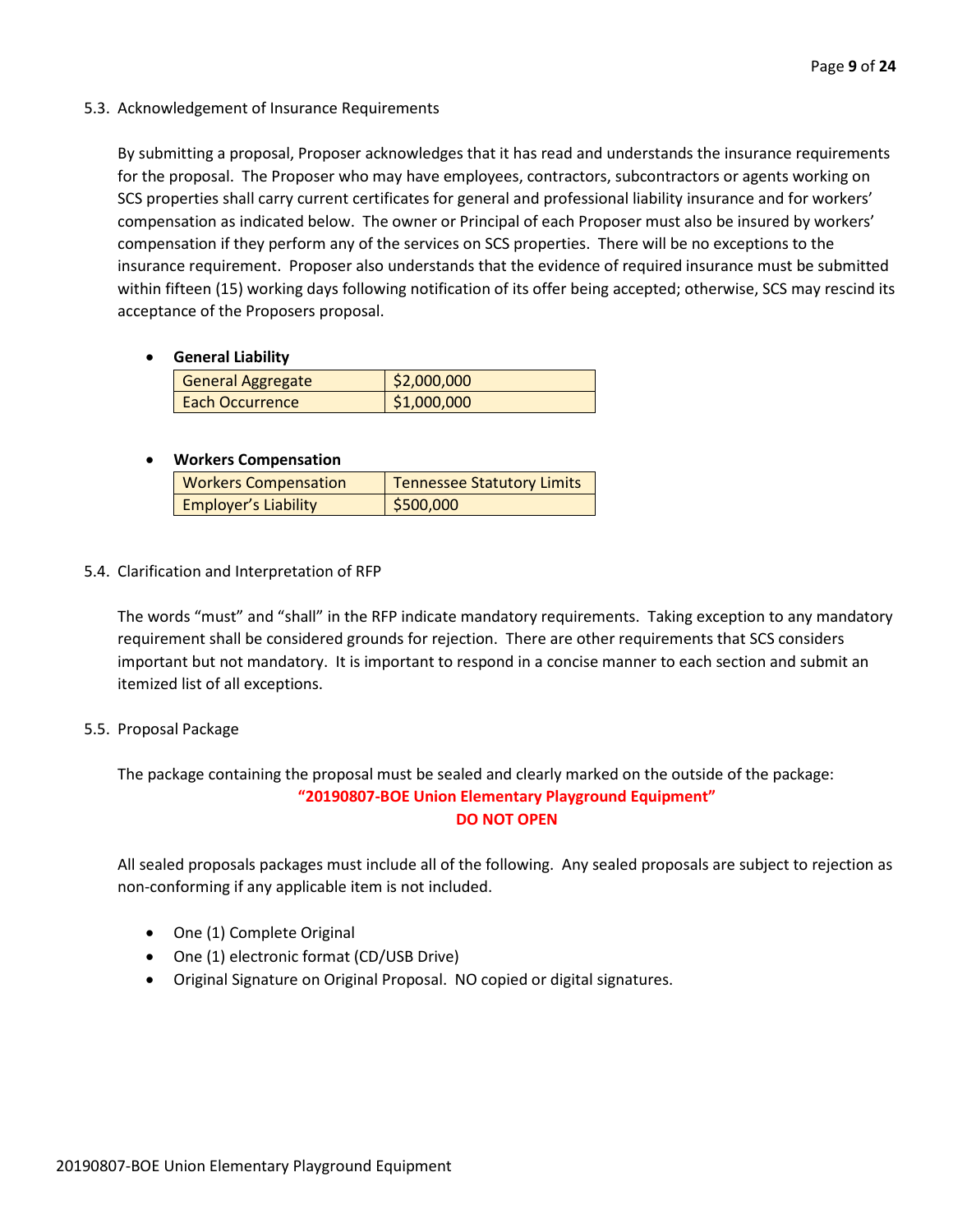The outside of the proposal package must be labeled as follows (if applicable):

- 1. Name of Company and Principal Owner, Business License Number, Expiration Date and License Classification.
- 2. In addition to Item 1, the same is applicable to masonry contractors if the work performed is > \$100,000.
- 3. In addition to Item 1, the same is applicable to HVAC, electrical, plumbing or A/C contractors if the work performed is > \$25,000.
- 4. In addition to Item 1, the same is applicable plus the Department of Environment & Conservation License Number and Classification, applicable to geothermal contractors if the work performed is > \$25,000.
- 5. If the prime contractor performs the masonry portion of the project or any of the above listed contractor skill sets and the work performed is > \$100,000; it must be so designated.
- 6. Only one (1) contractor in each classification listed shall be written on the bid envelope.
- 5.6. Delivery of Proposals

Sealed proposals will be accepted until **August 7, 2019 @ 10:00 a.m. Local Time**. Proposals received after that time will be deemed invalid. Vendors mailing proposal packages must allow sufficient time to ensure receipt of their package by the time specified. SCS shall not accept proposals via electronic transmission such as email, fax, etc. There will be no exceptions. Proposals will be opened and read aloud. The reading of the bids will begin at **10:00 a.m. Local Time**.

Due to the nature of deliveries to the SCS Support Services Facility by carriers such as UPS, FedEx and such like; the proposal package will be accepted if the date and time on the delivery confirmation are indicated to be on or before the Proposal Deadline.

| Delivery Address: | Sumner County Board of Education |
|-------------------|----------------------------------|
|                   | Attn: Purchasing Supervisor      |
|                   | 1500 Airport Road                |
|                   | Gallatin, TN 37066               |

## 5.7. Evaluation of Proposals

The SCS Purchasing Supervisor will first examine the proposals to reject those that are clearly non-responsive to the stated requirements. Proposers who are determined to be non-responsive and/or non-responsible will be notified of this determination.

The evaluation process will include the following factors:

- Company Experience and Qualifications
	- o The nature and scope of the Proposers business.
	- o The number of years the Proposer has been licensed to do business.
	- o The number of years the Proposer has been providing the requested services.
	- o How many similarly sized or larger K-12 clients have you contract with?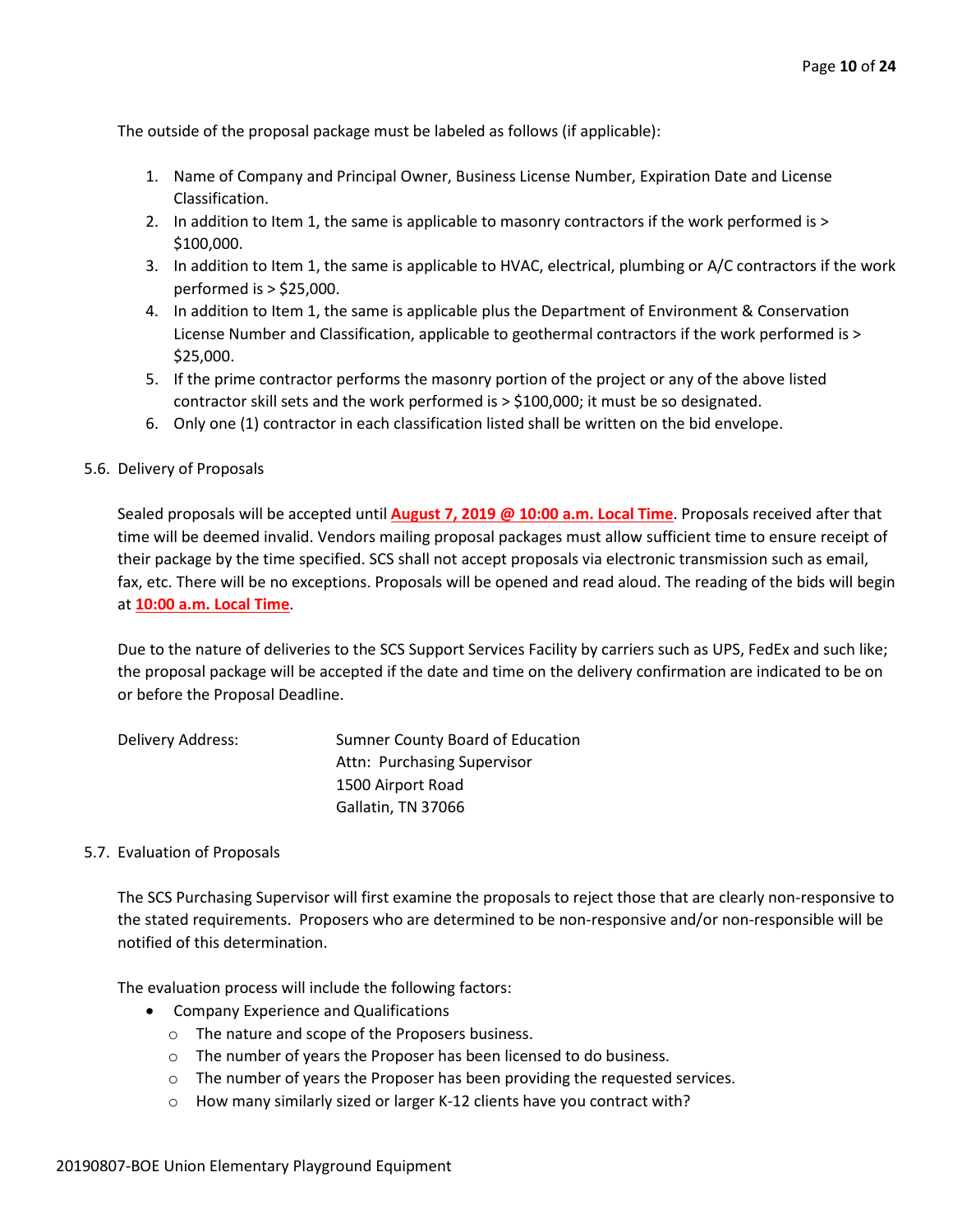- Compensation/Price Data
	- o Address all costs associated with performance of the contracted services.
- Past Performance and References
	- o Provided a minimum of three (3) client references for similar projects in size and scope successfully completed by Proposer within the last three (3) years. Attachment 6.3.
	- $\circ$  SCS may also consider other sources of pertinent past performance information, including the districts own experience with the Proposer.
- 5.8. Request for Clarification of Proposals

Requests for clarification of proposals shall be distributed by the Purchasing Supervisor in writing (or email).

## 5.9. Protests

In the event that any interested party finds any part of the listed specifications, terms or conditions to be discrepant, incomplete or otherwise questionable in any respect; it shall be the responsibility of the concerned party to notify the SCS Purchasing Office of such matters immediately upon receipt of the RFP. All notifications must be sent to the Purchasing Supervisor via email at [purchasing@sumnerschools.org.](mailto:purchasing@sumnerschools.org)

Any actual or prospective Proposer who is aggrieved in connection with the RFP or award of a contract may protest to the Purchasing Supervisor and/or the Sumner County Board of Education at its regularly scheduled meeting.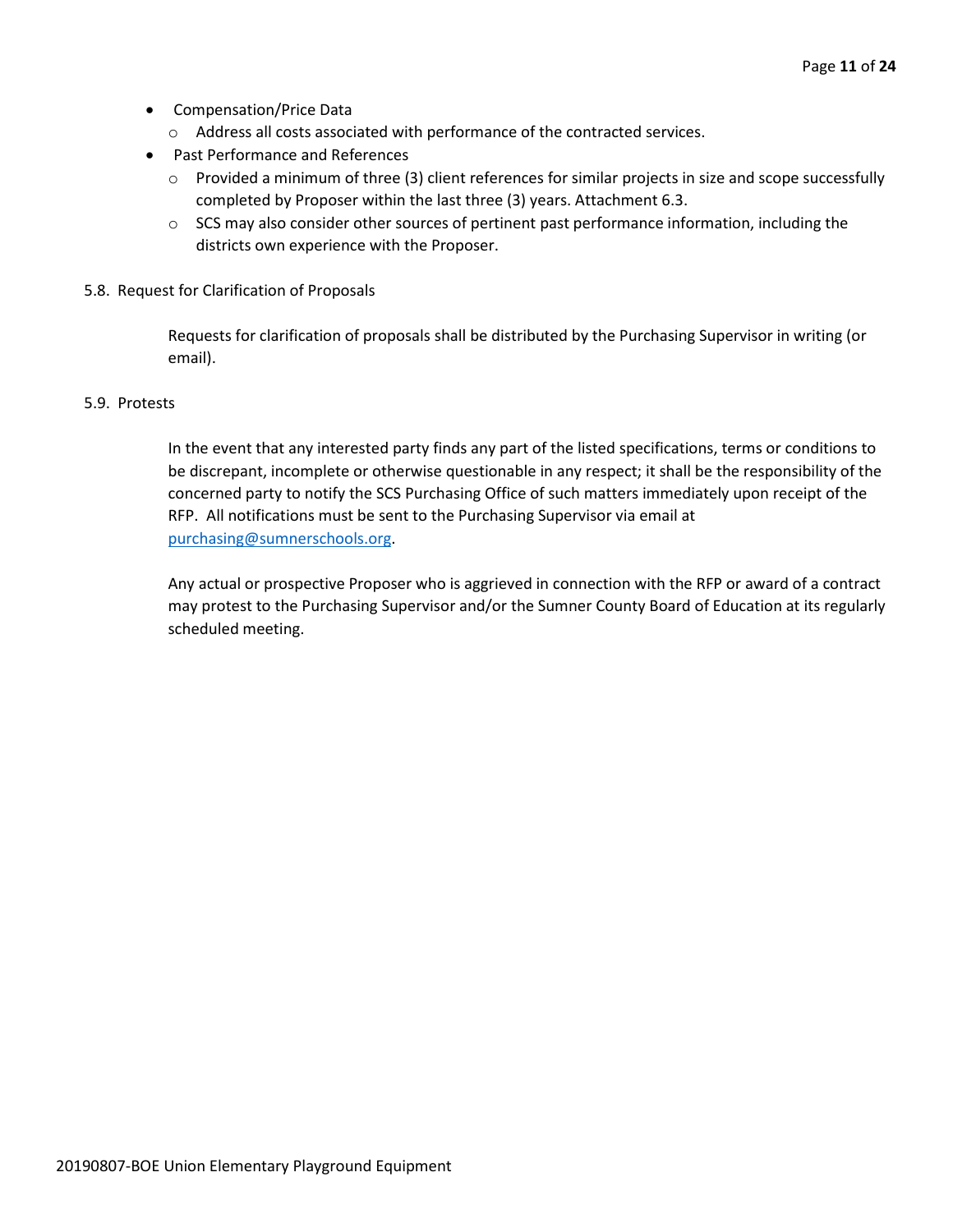## **ATTACHMENT 6.1 - Contact Information**

| <b>Company Legal Name:</b>                 |          |  |  |  |  |
|--------------------------------------------|----------|--|--|--|--|
| <b>Company Official Address:</b>           |          |  |  |  |  |
|                                            |          |  |  |  |  |
| Company Web Site (URL):                    |          |  |  |  |  |
|                                            |          |  |  |  |  |
| Contact Person for project administration: |          |  |  |  |  |
|                                            |          |  |  |  |  |
|                                            |          |  |  |  |  |
|                                            |          |  |  |  |  |
|                                            | (office) |  |  |  |  |
|                                            | (mobile) |  |  |  |  |
|                                            |          |  |  |  |  |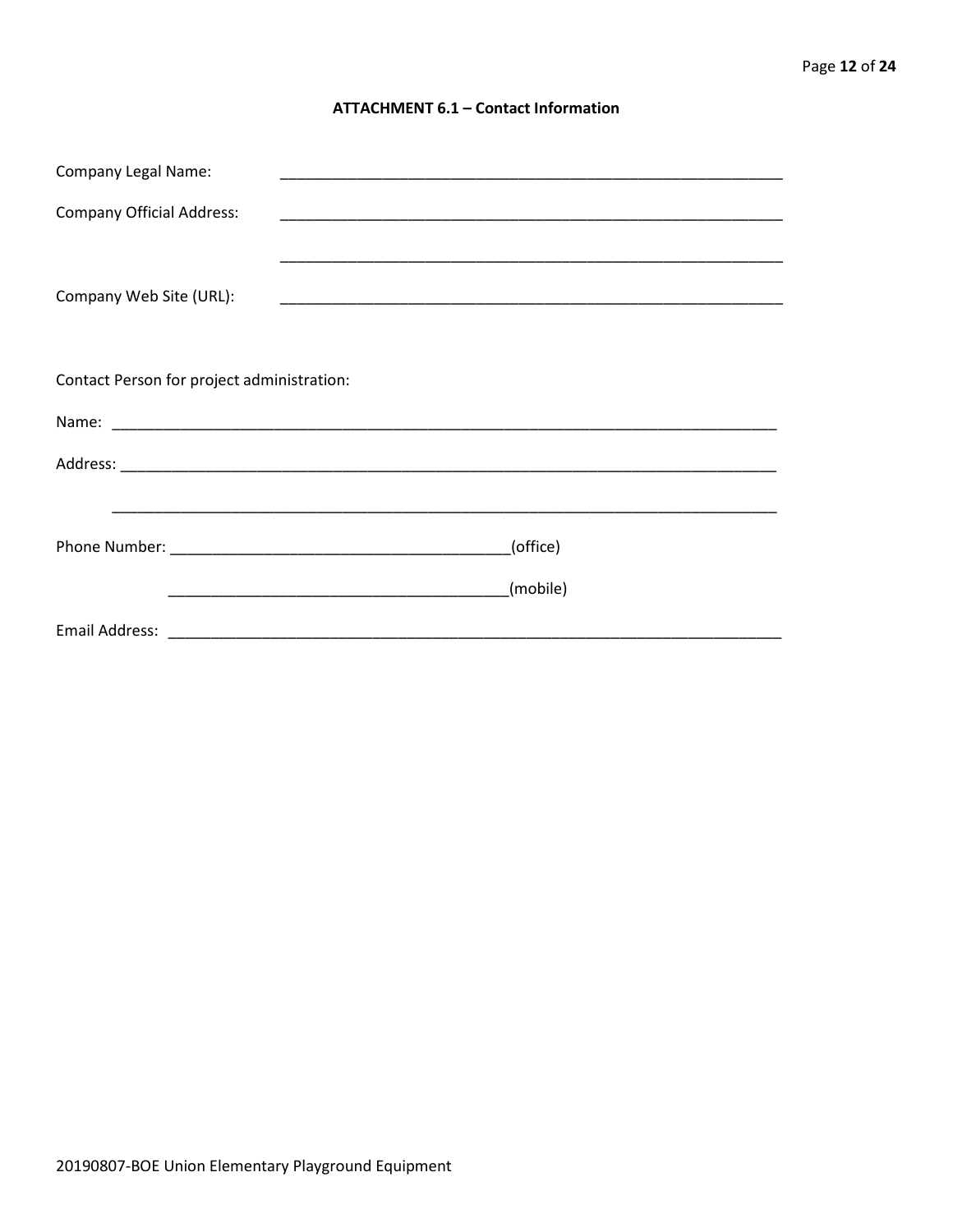

Attn: Purchasing Supervisor 1500 Airport Road Gallatin, TN 37066

## **ATTACHMENT 6.2 – Bid Form/Certification 20190807-BOE Union Elementary Playground Equipment**

| Date |  |  |  |
|------|--|--|--|
|      |  |  |  |
|      |  |  |  |

## Bid Price (all equipment) \$

*\*Include a separate sheet listing the unit price for each piece of equipment.*

| (street) | (city, state, zip) |
|----------|--------------------|

By checking this box, Proposer agrees that SCS reserves the right to extend the terms, conditions, and prices of this contract to other Institutions (such as State, Local and/or Public Agencies) who express an interest in participating in any contract that results from this RFP. Each of the piggyback Institutions will issue their own purchasing documents for the goods/services. Proposer agrees that SCS shall bear no responsibility or liability for any agreements between Proposer and the other Institution(s) who desire to exercise this option.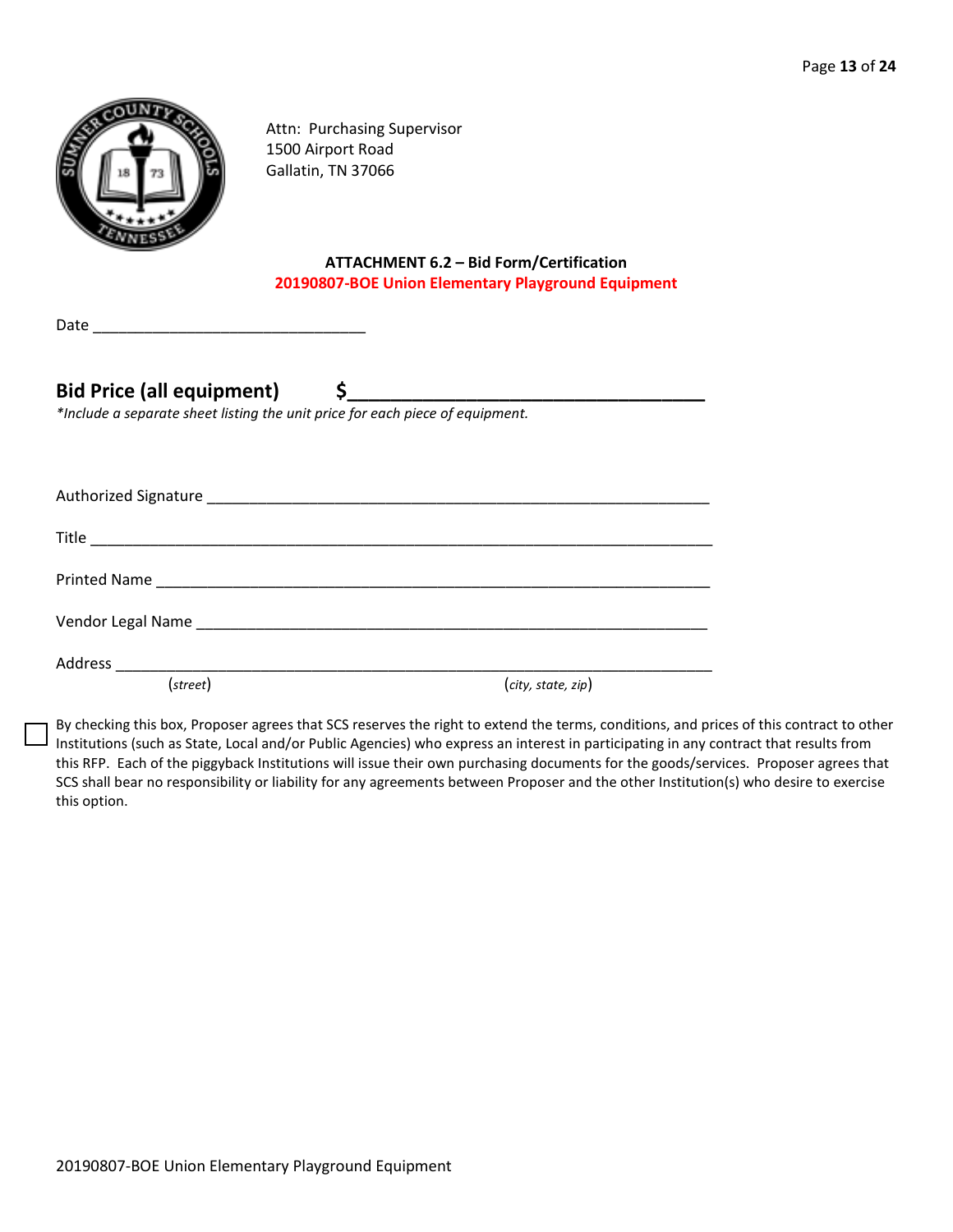## **ATTACHMENT 6.3 - References**

| 1. |                                 |  |
|----|---------------------------------|--|
|    |                                 |  |
|    |                                 |  |
|    |                                 |  |
|    |                                 |  |
|    |                                 |  |
| 2. |                                 |  |
|    |                                 |  |
|    |                                 |  |
|    |                                 |  |
|    |                                 |  |
|    |                                 |  |
| З. |                                 |  |
|    |                                 |  |
|    |                                 |  |
|    |                                 |  |
|    |                                 |  |
|    |                                 |  |
|    | 4. Project Name/Location: _____ |  |
|    |                                 |  |
|    |                                 |  |
|    |                                 |  |
|    |                                 |  |
|    |                                 |  |

\*Proposers may copy this page and submit additional references.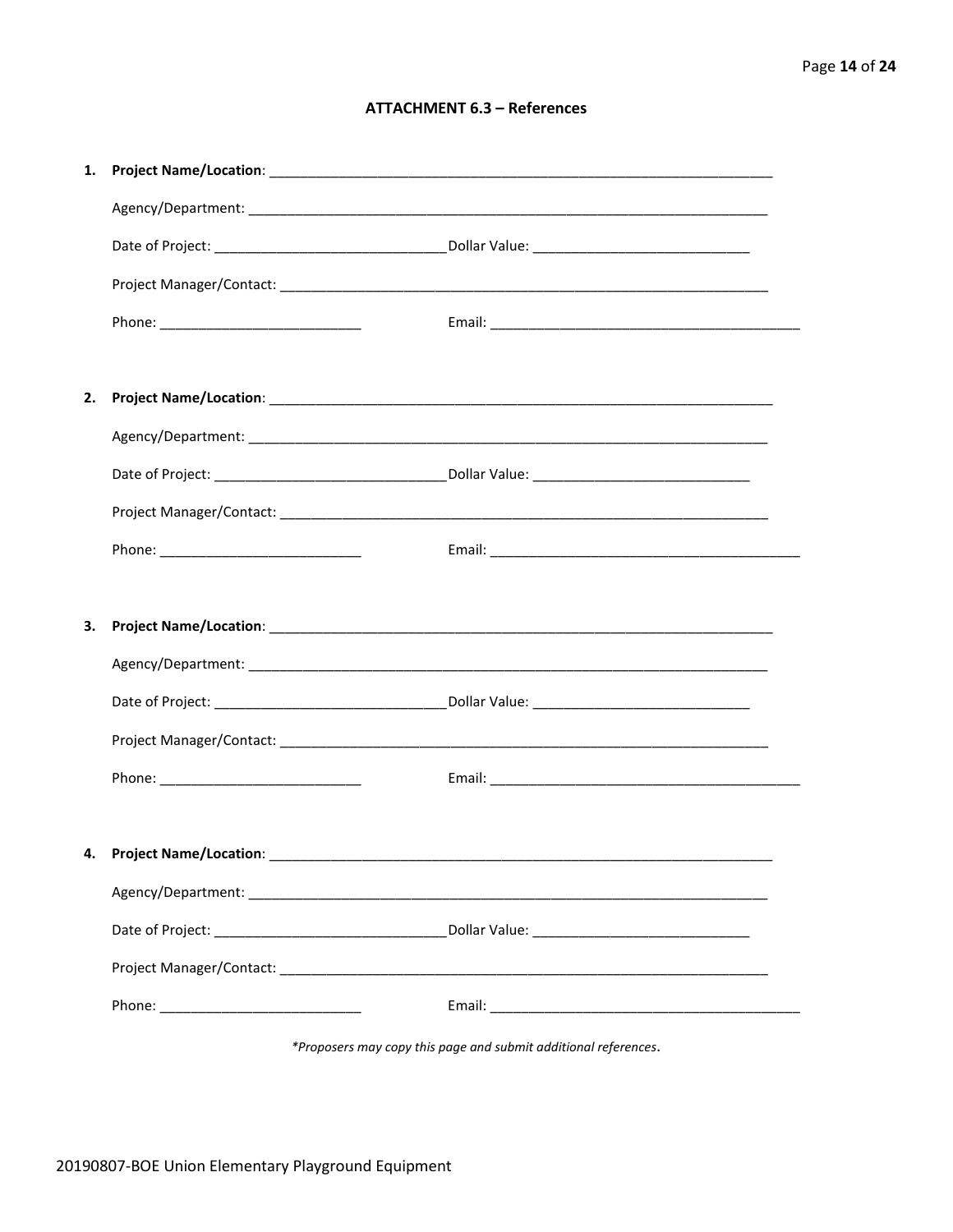## **ATTACHMENT 6.4 – Certification Regarding Debarment or Suspension**

The prospective participant certifies, to the best of its knowledge and belief, that it and its principals:

- Are not presently debarred, suspended, proposed for debarment, declared ineligible or voluntarily excluded from participation in transactions under federal non-procurement programs by any federal department or agency;
- Have not, within the three-year period preceding the proposal, had one or more public transactions (federal, state or local) terminated for cause or default; and
- Are not presently indicated or otherwise criminally or civilly charged by a government entity (federal, state or local) and have not, within the three-year period preceding the bid, been convicted or had a civil judgement rendered against it:
	- $\circ$  For the commission of fraud or a criminal offense in connection with obtaining, attempting to obtain or performing a public transaction (federal, state or local) or a procurement contract under such a public transaction;
	- $\circ$  For the violation of federal or state antitrust statutes, including those proscribing price fixing between competitors, the allocation of customers between competitors, or bid rigging; or
	- o For the commission of embezzlement, theft, forgery, bribery, falsification or destruction of records, making false statements, or receiving stolen property.

\_\_\_\_\_\_\_\_\_\_\_\_\_\_\_\_\_\_\_\_\_\_\_\_\_\_\_\_\_\_\_\_\_\_\_\_\_\_\_\_\_\_\_\_\_\_\_\_\_\_\_\_

I understand that a false statement on this certification may be grounds for the rejection of this proposal or the termination of the award. In addition, under 18 U.S.C. 1001, a false statement may result in a fine of up to \$10,000 or imprisonment for up to five years, or both.

Name of Participating Agency: \_\_\_\_\_\_\_\_\_\_\_\_\_\_\_\_\_\_\_\_\_\_\_\_\_\_\_\_\_\_\_\_\_\_\_\_\_\_\_\_\_\_\_\_\_\_\_\_\_\_\_\_\_\_\_\_\_\_\_\_

Name and Title of Authorized Representative: \_\_\_\_\_\_\_\_\_\_\_\_\_\_\_\_\_\_\_\_\_\_\_\_\_\_\_\_\_\_\_\_\_\_\_\_\_\_\_\_\_\_\_\_\_\_\_

Signature of Authorized Representative: \_\_\_\_\_\_\_\_\_\_\_\_\_\_\_\_\_\_\_\_\_\_\_\_\_\_\_\_\_\_\_\_\_\_\_\_\_\_\_\_\_\_\_\_\_\_\_\_\_\_\_\_

Date: \_\_\_\_\_\_\_\_\_\_\_\_\_\_\_\_\_\_\_\_\_\_\_\_\_\_\_\_

\_\_\_\_ I am unable to certify to the above statement. Attached is my explanation.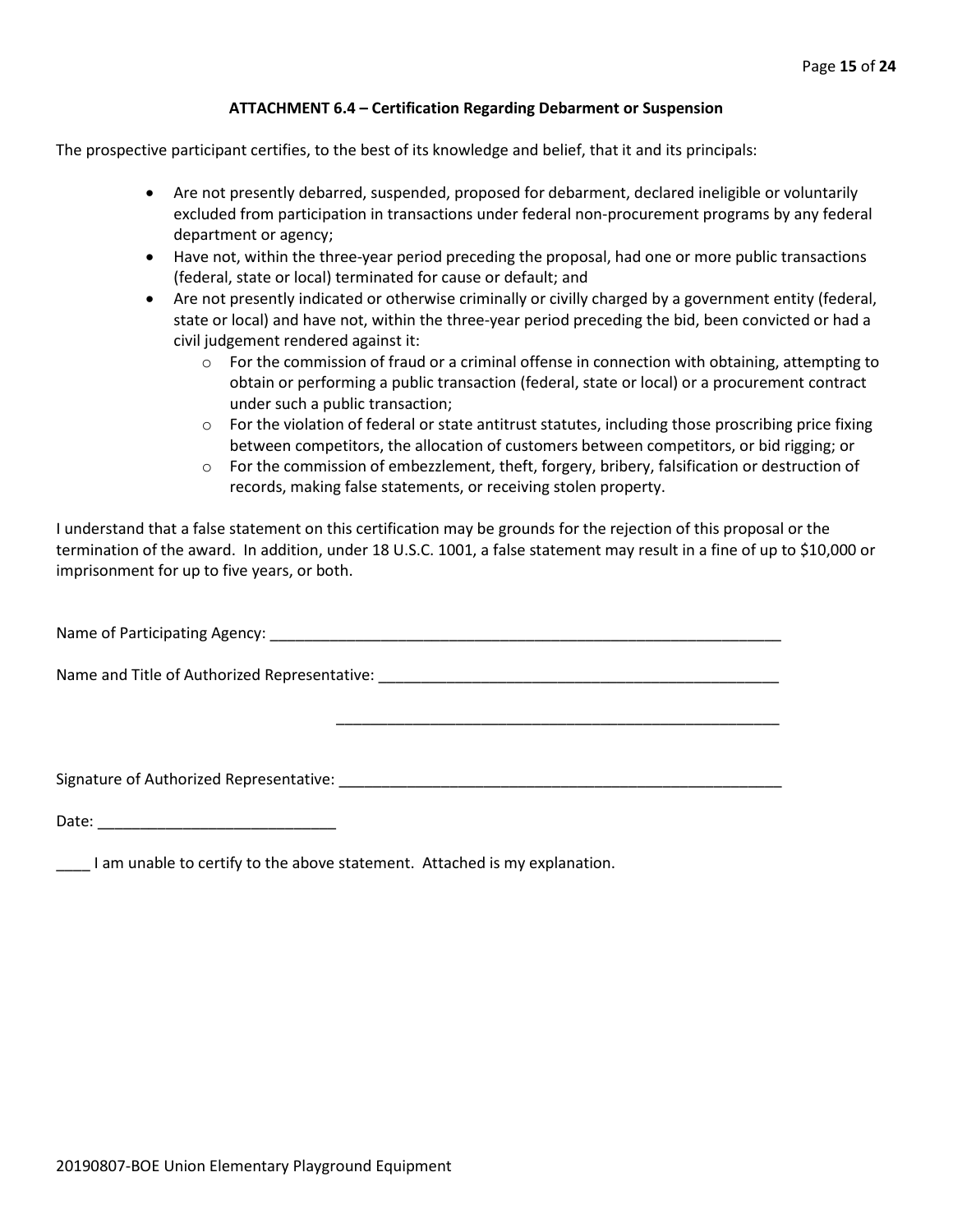## **ATTACHMENT 6.5 – Condition of Submitting Proposal**

The undersigned Proposer has carefully examined all instructions, requirements, specifications, terms and conditions of the RFP and certifies:

- It is a reputable company regularly engaged in providing goods and/or services necessary to meet the requirements, specifications, terms and conditions of the RFP.
- All statements, information and representations prepared and submitted in response to the RFP are current, complete, true and accurate. Proposer acknowledges that the Sumner County Board of Education (SCS) will rely on such statements, information and representations in selecting the successful proposer(s).
- That the prices quoted shall be SCSs pricing for the products and/or service.
- It shall be bound by all statements, representations, warranties and guarantees made in its proposal.
- Proposer acknowledges that the contract may be canceled if any conflict of interest or appearance of a conflict of interest is discovered by SCS, in its sole discretion.
- All purchase orders must be duly authorized and executed by SCS and subject to the terms and conditions of the RFP.

| <b>ADDRESS:</b> |          |  |
|-----------------|----------|--|
|                 |          |  |
| PHONE:          | (office) |  |
|                 | (mobile) |  |
| EMAIL:          |          |  |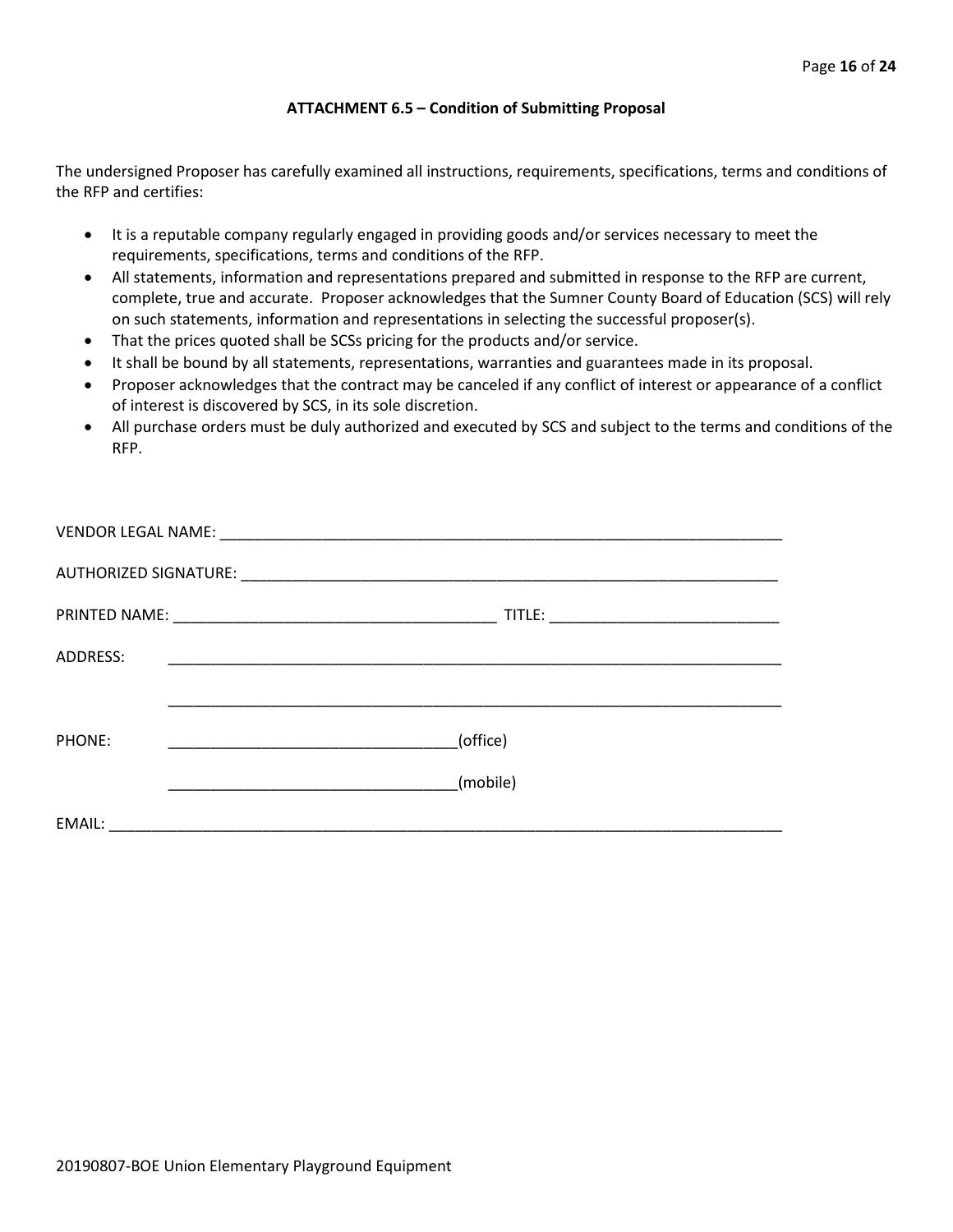#### **ATTACHMENT 6.6 – Statement of Non-Collusion**

The undersigned affirms that they are duly authorized to execute this contract, that this company, corporation, firm, partnership or individual has not prepared this proposal in collusion with any other respondent, and that the contents of this proposal as to prices, terms or conditions of said proposal have not been communicated by the undersigned nor by any employee or agent to any other person engaged in this type of business prior to the official opening of this proposal.

| Address: |          |
|----------|----------|
|          | (office) |
|          |          |
|          |          |
|          |          |
|          |          |
|          |          |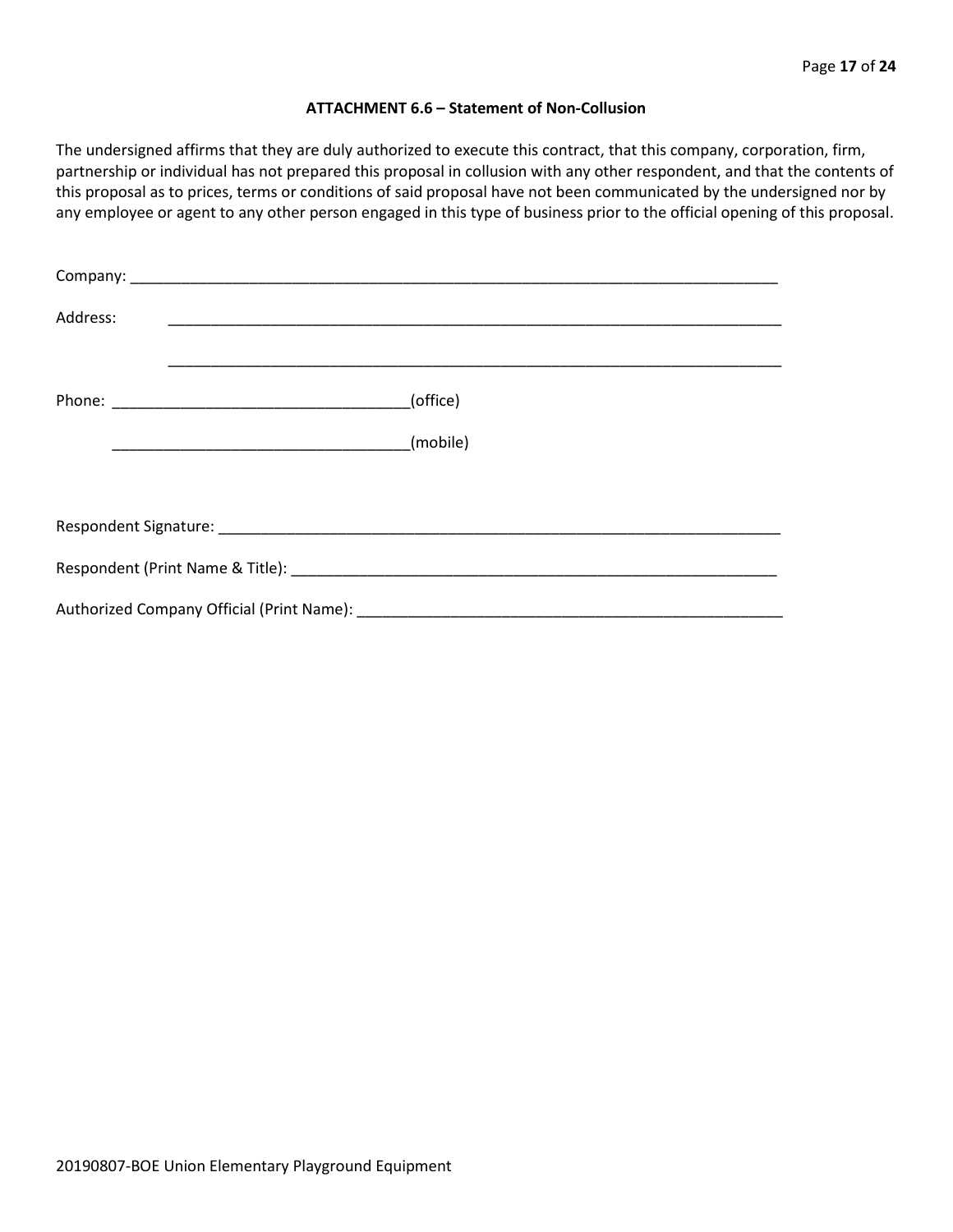## **ATTACHMENT 6.7 – Attestation Re Personnel**

## **ATTESTATION RE PERSONNEL USED IN CONTRACT PERFORMANCE**

| CONTRACTOR LEGAL ENTITY NAME:                                          |  |
|------------------------------------------------------------------------|--|
| FEDERAL EMPLOYER IDENTIFICATION NUMBER:<br>(or Social Security Number) |  |

**The Contractor, identified above, does hereby attest, certify, warrant and assure that the Contractor shall not knowingly utilize the services of an illegal immigrant in the performance of this Contract and shall not knowingly utilize the services of any subcontractor who will utilize the services of an illegal immigrant in the performance of this Contract, T.C.A. § 12-3-309.**

SIGNATURE & DATE:

*NOTICE: This attestation MUST be signed by an individual empowered to contractually bind the Contractor.*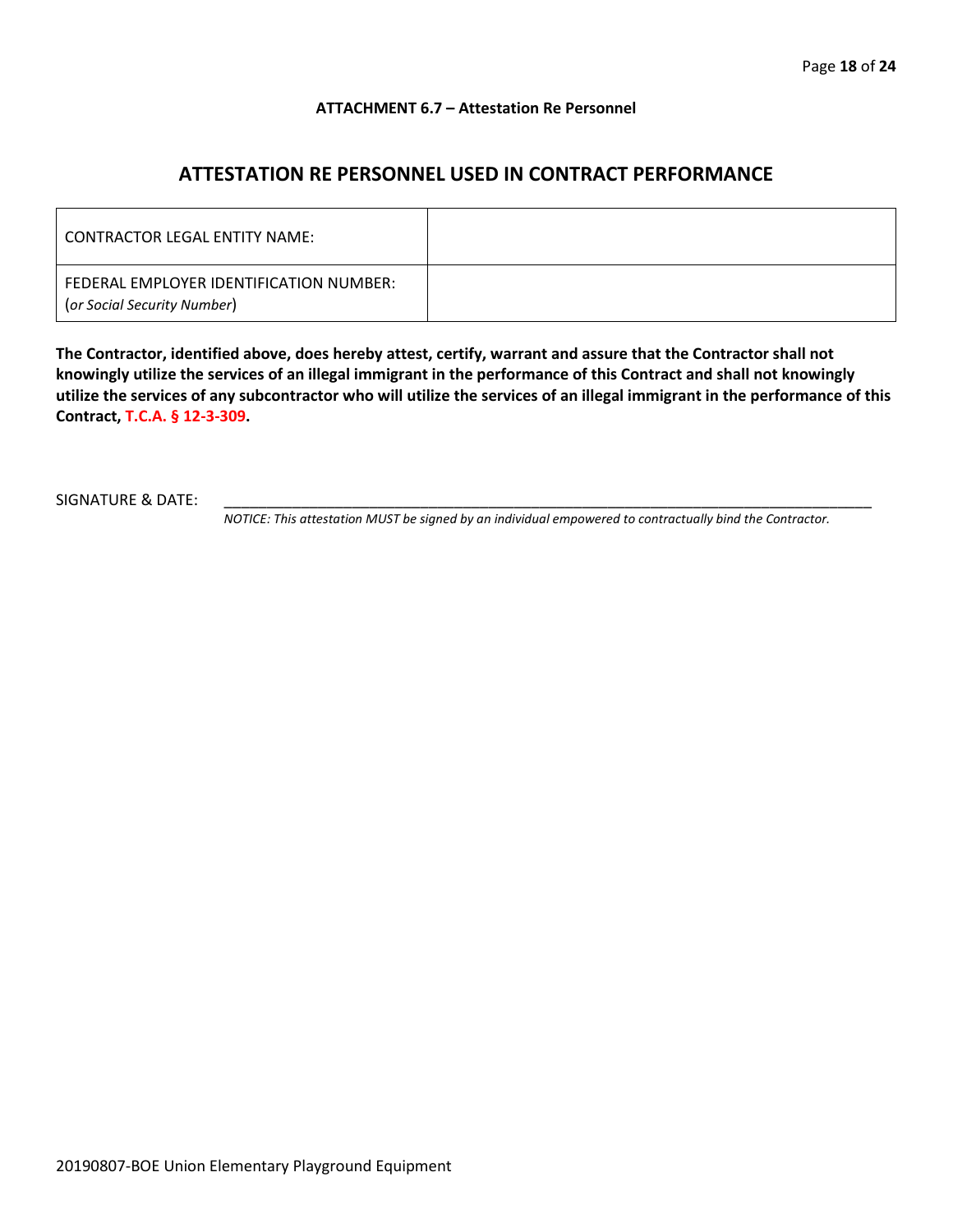#### **ATTACHMENT 6.8 – Drug Free Workplace Affidavit**

The Sumner County Board of Education is committed to maintaining a safe and productive work environment for its employees and to providing high quality service to its citizens. The goal of this policy is for Sumner County Board of Education employees and contractors to remain, or become and remain, drug-free. Abuse and dependency on alcohol and/or drugs can seriously affect the health of employees, contractors and citizens, jeopardize personal safety, impact the safety of others and impair job performance.

STATE OF

**COUNTY OF** \_\_\_\_\_\_\_\_\_\_\_\_\_\_\_\_\_\_\_\_\_\_\_\_\_\_\_\_\_\_\_\_\_

The undersigned, principal officer of

an employer of five (5) or more employees contracting with Sumner County Board of Education to provide goods or services, hereby states under oath as follows:

- 1. The undersigned is a principal officer of (hereinafter referred to as the "Company") and is duly authorized to execute this Affidavit on behalf of the Company.
- 2. The Company submits this Affidavit pursuant to T.C.A. § 50-9-113, which requires each employer with no less than five (5) employees receiving pay who contracts with the state and any local government to provide contracted services to submit an affidavit stating that such employer has a drug-free workplace program that complies with Title 50, Chapter 9 of the *Tennessee Code Annotated*.
- 3. The Company is in compliance with T.C.A. § 50-9-113 and all applicable Federal Laws, Rules and Regulations requiring a drug-free workplace program.

Further affiant saith not.

| <b>STATE OF</b><br><u> 1989 - Johann John Stone, mars et al. 1989 - John Stone, mars et al. 1989 - John Stone, mars et al. 1989 - John Stone</u>                                                 |  |             |
|--------------------------------------------------------------------------------------------------------------------------------------------------------------------------------------------------|--|-------------|
| <b>COUNTY OF</b>                                                                                                                                                                                 |  |             |
| I am personally acquainted (or proved to me on the basis of satisfactory evidence) and who acknowledged that such<br>person executed the foregoing affidavit for the purposes therein contained. |  | . with whom |
|                                                                                                                                                                                                  |  |             |
| <b>Notary Public</b>                                                                                                                                                                             |  |             |
| My commission expires: Network and the set of the set of the set of the set of the set of the set of the set o                                                                                   |  |             |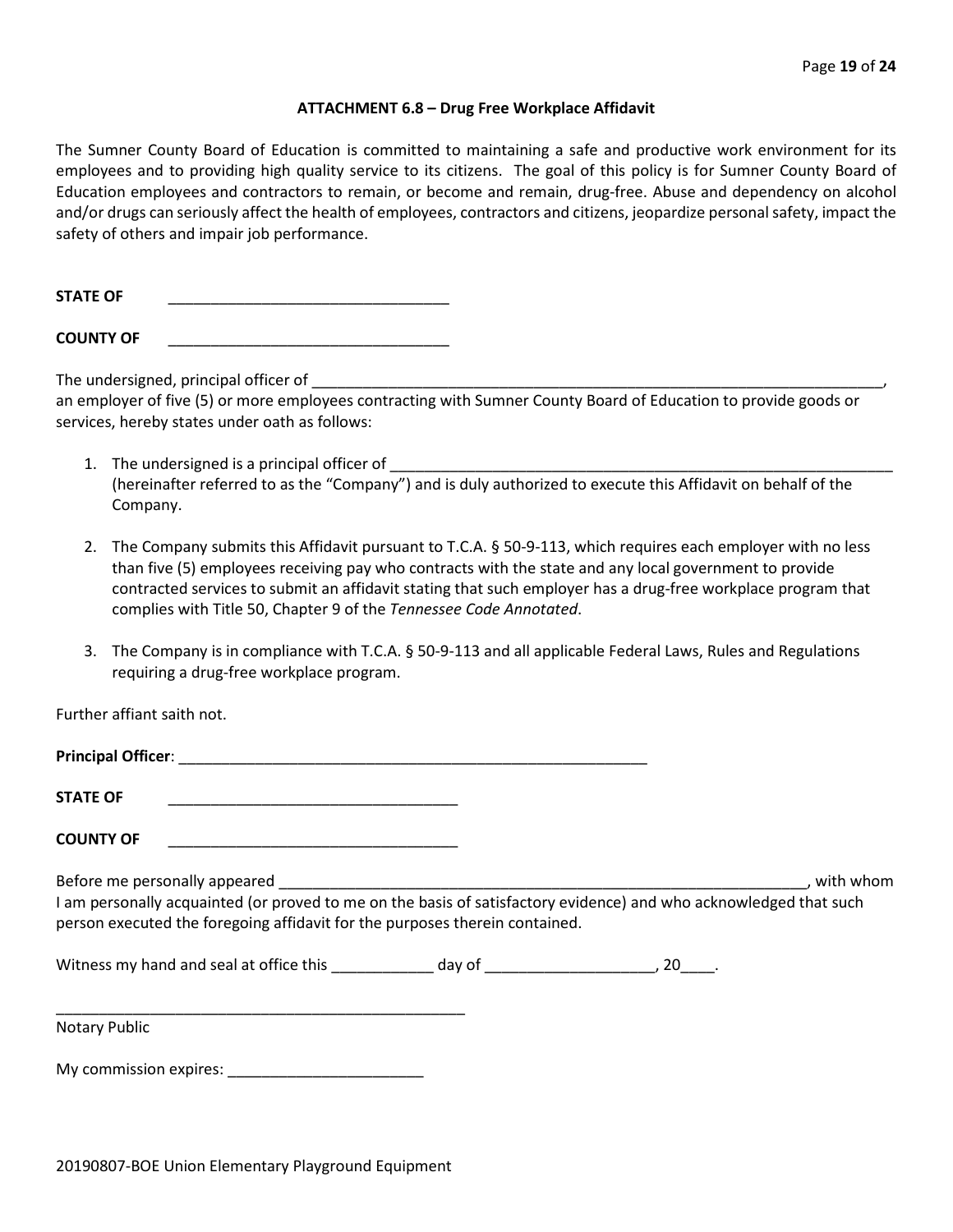## **ATTACHMENT 6.9 – W9**

|                                                                                                                                                                                                                                                                                                                                                                                                                                                                                                                                                                                                                                                          | <b>Request for Taxpayer</b><br><b>Identification Number and Certification</b><br>(Rev. December 2014)<br>Department of the Treasury<br>Internal Revenue Service<br>1 Name (as shown on your income tax return). Name is required on this line; do not leave this line blank.                                                                                                                                                                              |                                                                                                                                                                                             |                                                                                                                                                                                                        |                                                                              |  |  |  |                                                                                                                                               | Give Form to the<br>requester. Do not<br>send to the IRS. |  |  |  |  |
|----------------------------------------------------------------------------------------------------------------------------------------------------------------------------------------------------------------------------------------------------------------------------------------------------------------------------------------------------------------------------------------------------------------------------------------------------------------------------------------------------------------------------------------------------------------------------------------------------------------------------------------------------------|-----------------------------------------------------------------------------------------------------------------------------------------------------------------------------------------------------------------------------------------------------------------------------------------------------------------------------------------------------------------------------------------------------------------------------------------------------------|---------------------------------------------------------------------------------------------------------------------------------------------------------------------------------------------|--------------------------------------------------------------------------------------------------------------------------------------------------------------------------------------------------------|------------------------------------------------------------------------------|--|--|--|-----------------------------------------------------------------------------------------------------------------------------------------------|-----------------------------------------------------------|--|--|--|--|
| $\sim$<br>page                                                                                                                                                                                                                                                                                                                                                                                                                                                                                                                                                                                                                                           | 2 Business name/disregarded entity name, if different from above<br>4 Exemptions (codes apply only to<br>3 Check appropriate box for federal tax classification; check only one of the following seven boxes:<br>certain entities, not individuals; see                                                                                                                                                                                                   |                                                                                                                                                                                             |                                                                                                                                                                                                        |                                                                              |  |  |  |                                                                                                                                               |                                                           |  |  |  |  |
| Specific Instructions on<br>Print or type                                                                                                                                                                                                                                                                                                                                                                                                                                                                                                                                                                                                                | C Corporation S Corporation Partnership<br>Trust/estate<br>Individual/sole proprietor or<br>single-member LLC<br>Limited liability company. Enter the tax classification (C=C corporation, S=S corporation, P=partnership) ▶<br>Note. For a single-member LLC that is disregarded, do not check LLC; check the appropriate box in the line above for<br>the tax classification of the single-member owner.<br>code (if any)<br>Other (see instructions) ▶ |                                                                                                                                                                                             |                                                                                                                                                                                                        |                                                                              |  |  |  | instructions on page 3):<br>Exempt payee code (if any)<br>Exemption from FATCA reporting<br>(Applies to accounts maintained outside the U.S.) |                                                           |  |  |  |  |
| æ<br>αñ                                                                                                                                                                                                                                                                                                                                                                                                                                                                                                                                                                                                                                                  | 5 Address (number, street, and apt. or suite no.)<br>Requester's name and address (optional)<br>6 City, state, and ZIP code                                                                                                                                                                                                                                                                                                                               |                                                                                                                                                                                             |                                                                                                                                                                                                        |                                                                              |  |  |  |                                                                                                                                               |                                                           |  |  |  |  |
|                                                                                                                                                                                                                                                                                                                                                                                                                                                                                                                                                                                                                                                          | 7 List account number(s) here (optional)                                                                                                                                                                                                                                                                                                                                                                                                                  |                                                                                                                                                                                             |                                                                                                                                                                                                        |                                                                              |  |  |  |                                                                                                                                               |                                                           |  |  |  |  |
| Part I                                                                                                                                                                                                                                                                                                                                                                                                                                                                                                                                                                                                                                                   |                                                                                                                                                                                                                                                                                                                                                                                                                                                           | <b>Taxpayer Identification Number (TIN)</b>                                                                                                                                                 |                                                                                                                                                                                                        |                                                                              |  |  |  |                                                                                                                                               |                                                           |  |  |  |  |
| <b>Social security number</b><br>Enter your TIN in the appropriate box. The TIN provided must match the name given on line 1 to avoid<br>backup withholding. For individuals, this is generally your social security number (SSN). However, for a<br>resident alien, sole proprietor, or disregarded entity, see the Part I instructions on page 3. For other<br>entities, it is your employer identification number (EIN). If you do not have a number, see How to get a<br>TIN on page 3.<br>or                                                                                                                                                        |                                                                                                                                                                                                                                                                                                                                                                                                                                                           |                                                                                                                                                                                             |                                                                                                                                                                                                        |                                                                              |  |  |  |                                                                                                                                               |                                                           |  |  |  |  |
| <b>Employer identification number</b><br>Note. If the account is in more than one name, see the instructions for line 1 and the chart on page 4 for<br>guidelines on whose number to enter.<br>-                                                                                                                                                                                                                                                                                                                                                                                                                                                         |                                                                                                                                                                                                                                                                                                                                                                                                                                                           |                                                                                                                                                                                             |                                                                                                                                                                                                        |                                                                              |  |  |  |                                                                                                                                               |                                                           |  |  |  |  |
| Part II                                                                                                                                                                                                                                                                                                                                                                                                                                                                                                                                                                                                                                                  | <b>Certification</b>                                                                                                                                                                                                                                                                                                                                                                                                                                      |                                                                                                                                                                                             |                                                                                                                                                                                                        |                                                                              |  |  |  |                                                                                                                                               |                                                           |  |  |  |  |
|                                                                                                                                                                                                                                                                                                                                                                                                                                                                                                                                                                                                                                                          | Under penalties of perjury, I certify that:                                                                                                                                                                                                                                                                                                                                                                                                               |                                                                                                                                                                                             |                                                                                                                                                                                                        |                                                                              |  |  |  |                                                                                                                                               |                                                           |  |  |  |  |
| 1. The number shown on this form is my correct taxpayer identification number (or I am waiting for a number to be issued to me); and<br>2. I am not subject to backup withholding because: (a) I am exempt from backup withholding, or (b) I have not been notified by the Internal Revenue<br>Service (IRS) that I am subject to backup withholding as a result of a failure to report all interest or dividends, or (c) the IRS has notified me that I am<br>no longer subject to backup withholding; and                                                                                                                                              |                                                                                                                                                                                                                                                                                                                                                                                                                                                           |                                                                                                                                                                                             |                                                                                                                                                                                                        |                                                                              |  |  |  |                                                                                                                                               |                                                           |  |  |  |  |
|                                                                                                                                                                                                                                                                                                                                                                                                                                                                                                                                                                                                                                                          |                                                                                                                                                                                                                                                                                                                                                                                                                                                           | 3. I am a U.S. citizen or other U.S. person (defined below); and                                                                                                                            |                                                                                                                                                                                                        |                                                                              |  |  |  |                                                                                                                                               |                                                           |  |  |  |  |
|                                                                                                                                                                                                                                                                                                                                                                                                                                                                                                                                                                                                                                                          |                                                                                                                                                                                                                                                                                                                                                                                                                                                           | 4. The FATCA code(s) entered on this form (if any) indicating that I am exempt from FATCA reporting is correct.                                                                             |                                                                                                                                                                                                        |                                                                              |  |  |  |                                                                                                                                               |                                                           |  |  |  |  |
| Certification instructions. You must cross out item 2 above if you have been notified by the IRS that you are currently subject to backup withholding<br>because you have failed to report all interest and dividends on your tax return. For real estate transactions, item 2 does not apply. For mortgage<br>interest paid, acquisition or abandonment of secured property, cancellation of debt, contributions to an individual retirement arrangement (IRA), and<br>generally, payments other than interest and dividends, you are not required to sign the certification, but you must provide your correct TIN. See the<br>instructions on page 3. |                                                                                                                                                                                                                                                                                                                                                                                                                                                           |                                                                                                                                                                                             |                                                                                                                                                                                                        |                                                                              |  |  |  |                                                                                                                                               |                                                           |  |  |  |  |
| Sign<br>Here                                                                                                                                                                                                                                                                                                                                                                                                                                                                                                                                                                                                                                             | Signature of<br>U.S. person $\blacktriangleright$                                                                                                                                                                                                                                                                                                                                                                                                         |                                                                                                                                                                                             |                                                                                                                                                                                                        | Date P                                                                       |  |  |  |                                                                                                                                               |                                                           |  |  |  |  |
|                                                                                                                                                                                                                                                                                                                                                                                                                                                                                                                                                                                                                                                          | <b>General Instructions</b>                                                                                                                                                                                                                                                                                                                                                                                                                               |                                                                                                                                                                                             | (tuition)                                                                                                                                                                                              | · Form 1098 (home mortgage interest), 1098-E (student loan interest), 1098-T |  |  |  |                                                                                                                                               |                                                           |  |  |  |  |
| Section references are to the Internal Revenue Code unless otherwise noted.                                                                                                                                                                                                                                                                                                                                                                                                                                                                                                                                                                              |                                                                                                                                                                                                                                                                                                                                                                                                                                                           | · Form 1099-C (canceled debt)                                                                                                                                                               |                                                                                                                                                                                                        |                                                                              |  |  |  |                                                                                                                                               |                                                           |  |  |  |  |
| Future developments. Information about developments affecting Form W-9 (such<br>as legislation enacted after we release it) is at www.irs.gov/fw9.                                                                                                                                                                                                                                                                                                                                                                                                                                                                                                       |                                                                                                                                                                                                                                                                                                                                                                                                                                                           |                                                                                                                                                                                             | · Form 1099-A (acquisition or abandonment of secured property)                                                                                                                                         |                                                                              |  |  |  |                                                                                                                                               |                                                           |  |  |  |  |
| <b>Purpose of Form</b>                                                                                                                                                                                                                                                                                                                                                                                                                                                                                                                                                                                                                                   |                                                                                                                                                                                                                                                                                                                                                                                                                                                           | Use Form W-9 only if you are a U.S. person (including a resident alien), to<br>provide your correct TIN.<br>If you do not return Form W-9 to the requester with a TIN, you might be subject |                                                                                                                                                                                                        |                                                                              |  |  |  |                                                                                                                                               |                                                           |  |  |  |  |
| An individual or entity (Form W-9 requester) who is required to file an information<br>to backup withholding. See What is backup withholding? on page 2.<br>return with the IRS must obtain your correct taxpayer identification number (TIN)<br>which may be your social security number (SSN), individual taxpayer identification<br>By signing the filled-out form, you:                                                                                                                                                                                                                                                                              |                                                                                                                                                                                                                                                                                                                                                                                                                                                           |                                                                                                                                                                                             |                                                                                                                                                                                                        |                                                                              |  |  |  |                                                                                                                                               |                                                           |  |  |  |  |
| number (ITIN), adoption taxpayer identification number (ATIN), or employer<br>identification number (EIN), to report on an information return the amount paid to<br>you, or other amount reportable on an information return. Examples of information                                                                                                                                                                                                                                                                                                                                                                                                    |                                                                                                                                                                                                                                                                                                                                                                                                                                                           |                                                                                                                                                                                             | 1. Certify that the TIN you are giving is correct (or you are waiting for a number<br>to be issued).<br>2. Certify that you are not subject to backup withholding, or                                  |                                                                              |  |  |  |                                                                                                                                               |                                                           |  |  |  |  |
|                                                                                                                                                                                                                                                                                                                                                                                                                                                                                                                                                                                                                                                          | · Form 1099-INT (interest earned or paid)                                                                                                                                                                                                                                                                                                                                                                                                                 | returns include, but are not limited to, the following:                                                                                                                                     | 3. Claim exemption from backup withholding if you are a U.S. exempt payee. If                                                                                                                          |                                                                              |  |  |  |                                                                                                                                               |                                                           |  |  |  |  |
| applicable, you are also certifying that as a U.S. person, your allocable share of<br>. Form 1099-DIV (dividends, including those from stocks or mutual funds)<br>any partnership income from a U.S. trade or business is not subject to the                                                                                                                                                                                                                                                                                                                                                                                                             |                                                                                                                                                                                                                                                                                                                                                                                                                                                           |                                                                                                                                                                                             |                                                                                                                                                                                                        |                                                                              |  |  |  |                                                                                                                                               |                                                           |  |  |  |  |
|                                                                                                                                                                                                                                                                                                                                                                                                                                                                                                                                                                                                                                                          |                                                                                                                                                                                                                                                                                                                                                                                                                                                           | . Form 1099-MISC (various types of income, prizes, awards, or gross proceeds)                                                                                                               | withholding tax on foreign partners' share of effectively connected income, and                                                                                                                        |                                                                              |  |  |  |                                                                                                                                               |                                                           |  |  |  |  |
| brokers)                                                                                                                                                                                                                                                                                                                                                                                                                                                                                                                                                                                                                                                 |                                                                                                                                                                                                                                                                                                                                                                                                                                                           | . Form 1099-B (stock or mutual fund sales and certain other transactions by<br>· Form 1099-S (proceeds from real estate transactions)                                                       | 4. Certify that FATCA code(s) entered on this form (if any) indicating that you are<br>exempt from the FATCA reporting, is correct. See What is FATCA reporting? on<br>page 2 for further information. |                                                                              |  |  |  |                                                                                                                                               |                                                           |  |  |  |  |
| . Form 1099-K (merchant card and third party network transactions)                                                                                                                                                                                                                                                                                                                                                                                                                                                                                                                                                                                       |                                                                                                                                                                                                                                                                                                                                                                                                                                                           |                                                                                                                                                                                             |                                                                                                                                                                                                        |                                                                              |  |  |  |                                                                                                                                               |                                                           |  |  |  |  |

Cat. No. 10231X

Form W-9 (Rev. 12-2014)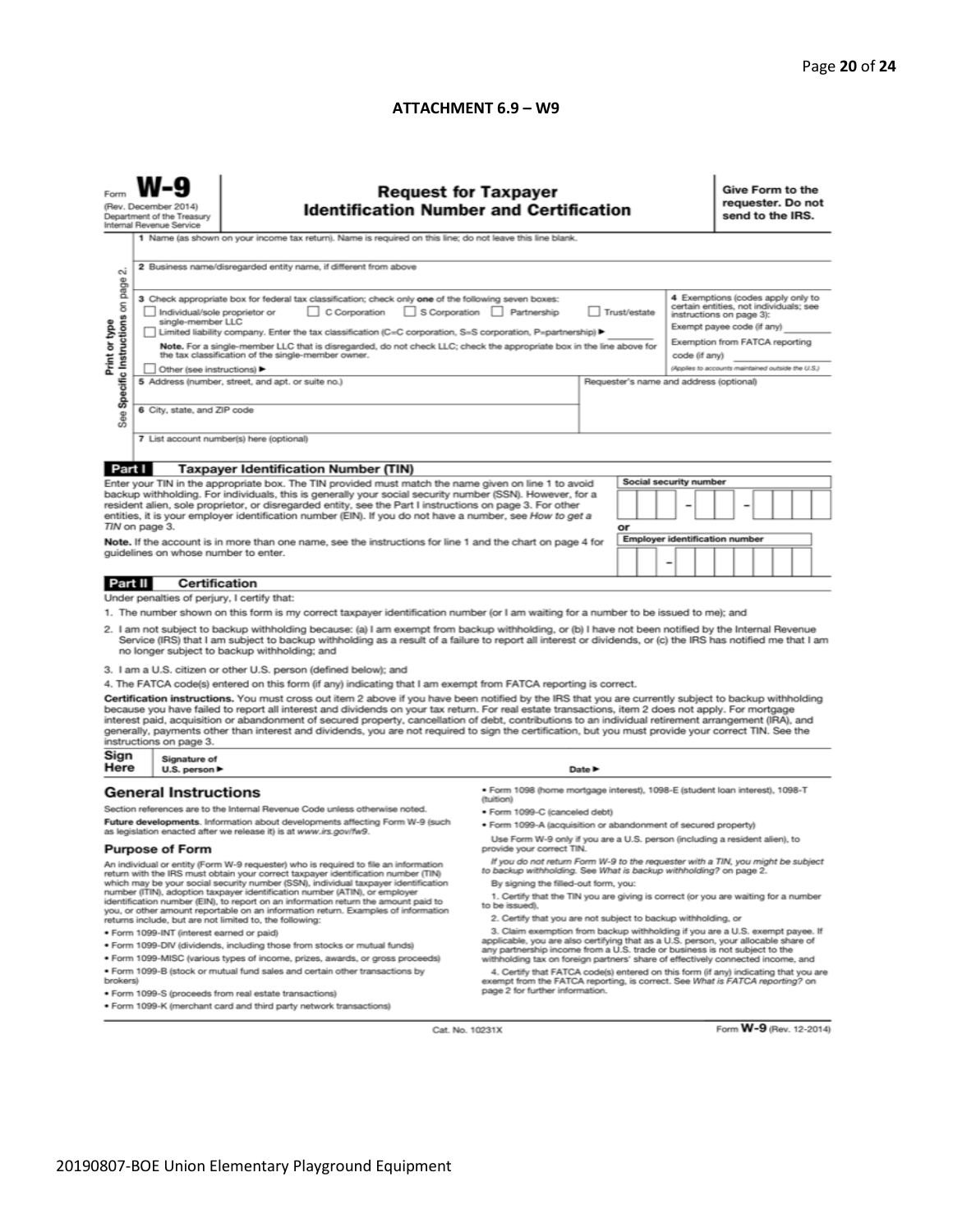## **ATTACHMENT 6.10 – Standard Terms & Conditions SUMNER COUNTY BOARD OF EDUCATION (SCS)**

#### **1. PREPARATION AND SUBMISSION OF BID.**

- **a.** Failure to examine any drawings**,** specifications, or instructions will be at the proposer's risk. Any deviation from the stated terms, conditions and specifications must be coordinated with and approved in writing by the SCS Purchasing Supervisor.
- **b.** RFP SUBMITTAL / SIGNATURE: Proposal shall give the full name and business address of the bidder. If the proposer is a corporation, the name shall be stated as it is in the corporate charter. Proposals must be signed in ink by the proposer's authorized agent. Unsigned proposals will be rejected. Proposals are to be sealed and the outside of the envelope is to reference the RFP number. The person signing the proposal must show their title, and if requested by the institution, must furnish satisfactory proof of his or her authority to bind his or her company in contract. Proposer understands that by submitting a proposal with an authorized signature, it shall constitute an offer to SCS. Proposals must be typewritten or in ink; otherwise they may not be considered. Purchase orders will be issued to the firm name appearing on the W9. Electronic submissions via email, fax, etc. shall not be accepted.
- **c.** SCS is not responsible for any costs incurred by any vendor pursuant to the RFP. The vendor shall be responsible for all costs incurred in connection with the preparation and submission of its proposal.
- **d.** All proposers must be in compliance with T.C.A. § 62-6-119 at the time of proposal submission and provide evidence of compliance with the applicable provisions of the chapter before such proposal may be considered.
- **e.** Proposals are to be received in the location designated in the RFP no later than the specified date and time. Late submissions will NOT be opened or considered.
- **f.** No erasures permitted. Errors may be crossed out and corrections printed in ink or typewritten adjacent to error and must be initialed in ink by person signing the proposal.
- **g.** Specifications: Reference to available specifications shall be sufficient to make the terms of the specifications binding on the proposer. The use of the name of a manufacturer, or any special brand or make in describing an item does not restrict the proposer to that manufacturer or specific article, unless specifically stated. Comparable products of other manufacturers will be considered if proof of compatibility is contained in the proposal. Proposers are required to notify SCSs Purchasing Supervisor whenever specifications/procedures are not perceived to be fair and open. The articles on which the proposal is submitted must be equal or superior to that specified. Informative and Descriptive Literature: The proposer must show brand or trade names of the articles proposed, when applicable. It shall be the responsibility of the proposer, including proposer's whose product is referenced, to furnish with the proposer such specifications, catalog pages, brochures or other data as will provide an adequate basis for determining the quality and functional capabilities of the product offered. Failure to provide this data may be considered valid justification for rejection of proposer.
- **h.** Samples: Samples of items when called for, must be furnished free of expense, and if not destroyed will, upon proposer's request within ten (10) days of RFP opening, be returned at the proposer's expense. Each sample must be labeled with the proposer's name, manufacturer's brand name and number, RFP number and item reference.
- **i.** Time of Performance: The number of calendar days in which delivery is to be made after receipt of order shall be stated in the RFP and may be a factor in making an award, price notwithstanding. If no delivery time is stated in the bid, bidder agrees that delivery is to be made within two weeks (10 business days) of order.
- **j.** Transportation and delivery charges should be included in the price and be fully prepaid by the vendor to the destination specified in the RFP. Proposal prices shall include delivery of all items F.O.B. destination.
- **k.** New materials and supplies must be delivered unless otherwise specifically stated in the RFP.
- **l.** Alternate/multiple bids will not be considered unless specifically called for in the RFP.
- **m.** Only proposals submitted on RFP forms furnished by SCS will be considered.
- n. By signing this RFP where indicated, the proposer agrees to strictly abide by all local, state and federal statutes and regulations. The proposer further certifies that this proposer is made without collusion or fraud.
- **o.** Error in Proposal. In case of error in the extension of prices in the proposal, the unit price will govern. Late submissions will NOT be opened or considered. Proposers are cautioned to verify their proposals before submission, as amendments received after the ITB deadline will not be considered. No proposals shall be altered, amended or withdrawn after opening. After proposal opening, a proposer may withdraw a proposal only when there is obvious clerical error such as a misplaced decimal point, or when enforcement of the proposal would impose unconscionable hardship due to an error in the proposal resulting in a quotation substantially below the other proposals received. Proposal withdrawals will be considered only upon written request of the proposer.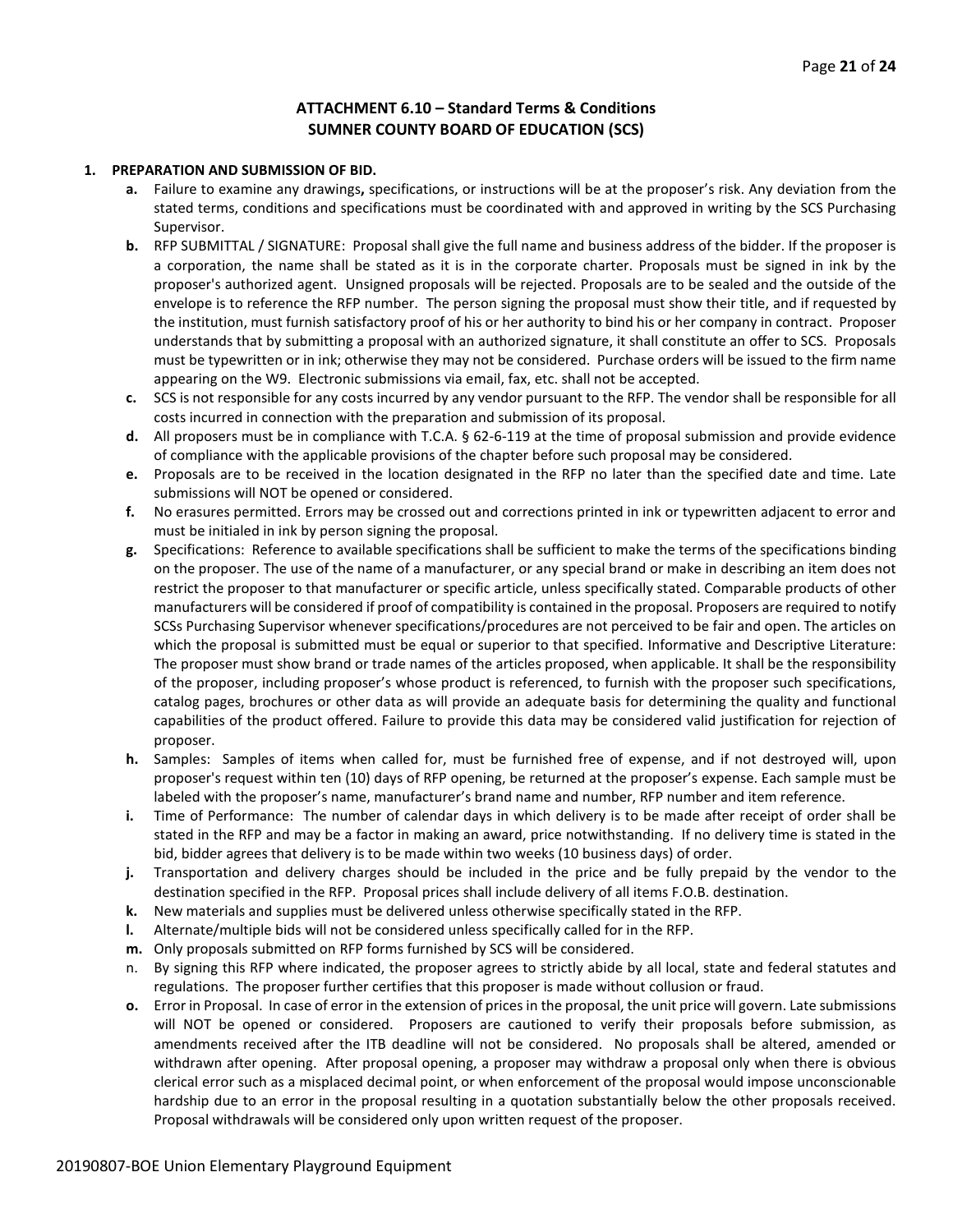- **2. OPEN RECORDS.** In order to comply with the provisions of the Tennessee Open Records Act, all proposals will be publicly opened and are subject to public inspection after the award upon written request. Proposers may be present at ITB opening. Summary information will be posted the SCS website, www.sumnerschools.org under the Invitation to Bid link.
- **3. ACCEPTANCE AND AWARD.** SCS reserves the right to reject any and all proposals and to waive any informality in proposals and, unless otherwise specified by the proposer to accept any item in the proposal. Action to reject all proposals shall be taken for unreasonably high prices, errors in the proposal documents, cessation of need, unavailability of funds, or any other reason approved by SCS.
	- a. Contracts and purchases will be made with the lowest, responsive, responsible, qualified proposer. The quality of the articles to be supplied, their conformity with the specifications, their suitability to the requirements of the Institution, cash discount offered, and the delivery terms will be taken into consideration.
	- b. Any deviation from these stated terms, specifications and conditions must be coordinated with and approved in writing by the Purchasing Supervisor.
	- c. Prices quoted on the response (if any) are to be considered firm and binding until the said equipment, supplies or services are in the possession of SCS.
	- d. SCS reserves the right to order more or less than the quantity listed in the proposal.
	- e. If a proposer fails to state a time within which a proposal must be accepted, it is understood and agreed that SCS shall have ninety (90) days to accept.
	- f. No purchase or contract is authorized or valid until the issuance of a SCS purchase order in accordance with SCS policy. No SCS employee is authorized to purchase equipment, supplies or services prior to the issuance of such a purchase order.
	- g. The contract may not be assigned without written SCS consent.
	- h. If the appropriate space is marked on the ITB, other Institutions (such as State, Local and/or Public Agencies) may purchase off the contract during the same period as SCS.
	- i. The awarded proposer will be required to post a performance and payment bond in the amount of 25% of the contract price if it exceeds \$100,000 as stated by T.C.A. §12-4-201.
	- j. If the project cost is in excess of \$25,000 a performance bond must be secured by the requesting part in an amount equal to the market improvement value.
- **4. PAYMENT**. Payment terms must be specified in the proposal, including any discounts for early payment. Partial payments will not be approved unless justification for such payment can be shown. Terms will be NET 30 days. Payment will not be made until the conditions and specifications of the RFP are inspected and approved as conforming by persons appointed by SCS.
- **5. DEFAULT OF SELECTED VENDOR.** In case of vendor default, SCS may procure the articles or services from other sources and hold the defaulting vendor responsible for any resulting cost. If the awarded vendor violates any terms of their response, the contract, SCS policy or any law, they may be disqualified from proposing for a period of two years for minor violations or longer for major violations. Proposals from disqualified proposers will not be accepted during the period of disqualification.
- **6. INSPECTION OF PURCHASES.** Articles received which are not equivalent will not be accepted and will be picked up by the vendor or returned to vendor, shipping charges collect. SCS shall have a reasonable period in which to inspect and accept or reject materials without liability. If necessity requires SCS to use nonconforming materials, an appropriate reduction in payment may be made.
- **7. TAXES.** SCS is tax exempt; do not include taxes in quotation. Vendors making improvements or additions to or performing repair work on real property for SCS are liable for any applicable sales or use tax on tangible personal property used in connection with the contract or furnished to vendors by the state for use under the contract.
- **8. NONDISCRIMINATION.** SCS is an equal opportunity employer. SCS and bidder agree to comply with Titles VI and VII of the Civil Rights Act of 1964, Title IX of the Education Amendments of 1972, Section 504 of the Rehabilitation Act of 1973, Executive Order 11,246, the Americans with Disabilities Act of 1990 and the related regulations to each. Each party assures that it will not discriminate against any individual including, but not limited to employees or applicants for employment and/or students, because of race, religion, creed, color, sex, age, disability, veteran status or national origin. In the event that any claims should arise with regards to violations of any such local, state or federal law, statues, rule or regulations, the vendor will indemnify and hold SCS harmless for any damages, including court costs or attorney fees, which might be incurred.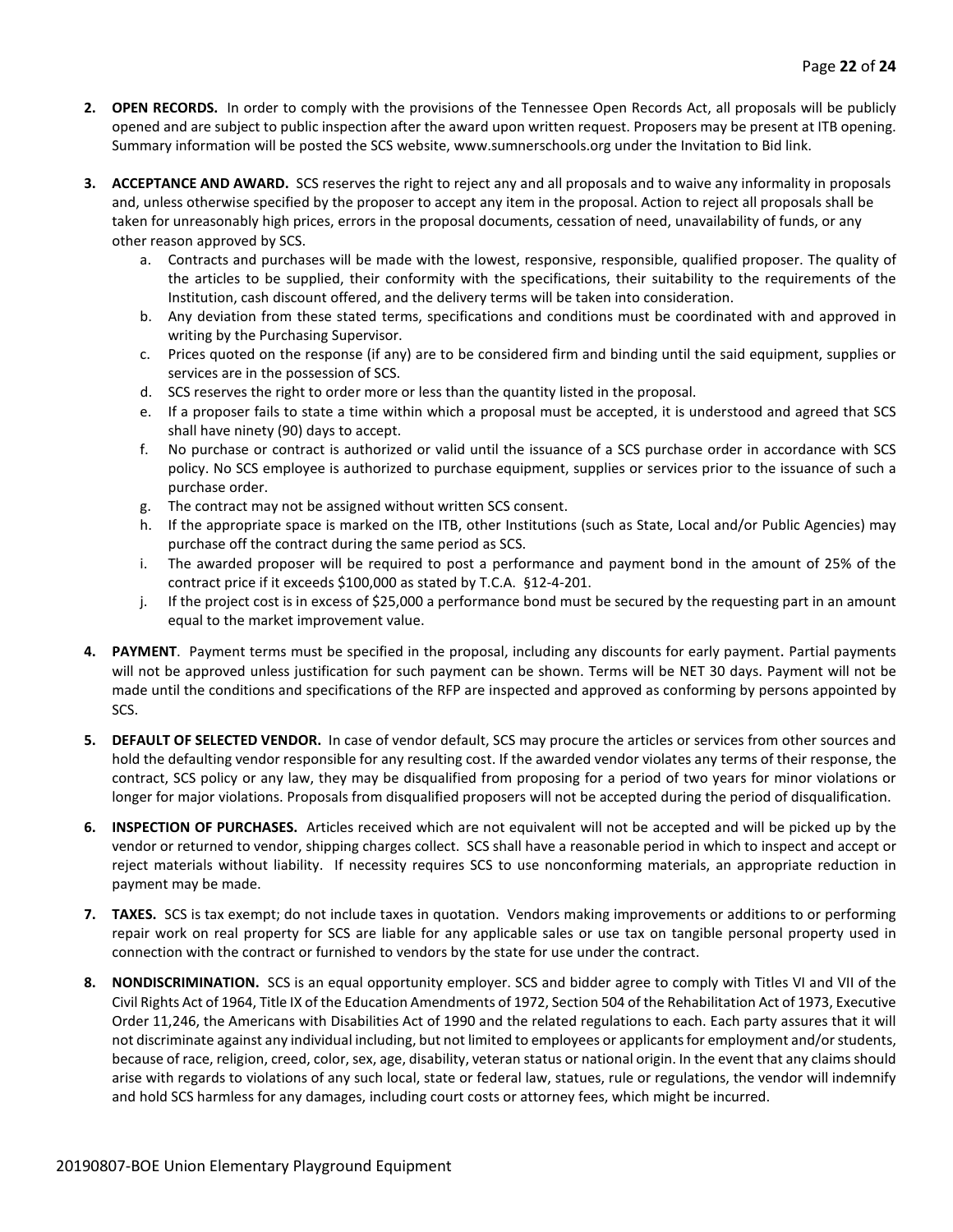- **9. PROHIBITIONS/NO VENDOR CONTRACT FORM.** Acceptance of gifts from vendors is prohibited. T.C.A. §12-4-106. The contract documents for purchase under this RFP shall consist of the successful proposer's bid and SCSs purchase order. **The proposer may request exceptions to terms and conditions and/or request SCS to accept other terms and conditions by means of subsequent documents such as invoices, warranty agreements, license agreements, etc. All subsequent document shall be open to revision for impermissible language. SCS reserves the right to render the proposal unresponsive and subject the proposal to rejection if successful terms cannot be negotiated.**
- **10. PROHIBITION ON HIRING ILLEGAL IMMIGRANTS.** Tennessee Public Chapter No. 878 of 2006, T.C.A. §12-3-309, requires that Contractor attest in writing that Contractor will not knowingly utilize the services of illegal immigrants in the performance of this Contract and will not knowingly utilize the services of any subcontractor, if permitted under this Contract, who will utilize the services of illegal immigrants in the performance of this Contract. The attestation shall be made on the form, Attestation re Personnel Used in Contract Performance ("the Attestation"), which is attached and hereby incorporated by this reference.
- **11. SALES AND USE TAX.** Before the Purchase Order/Contract resulting from this RFP/RFQ is signed, the apparent successful proposer must be registered with the Department of Revenue for the collection of Tennessee sales and use tax as required by T.C.A. §12-3-306.
- **12. ASSIGNMENT.** Neither the vendor nor SCS may assign this agreement without prior written consent of the other party.
- **13. LIABILITIES.** The vendor shall indemnify SCS against liability for any suits, actions or claims of any character arising from or relating to the performance under this agreement by the vendor or its subcontractors. SCS has no obligation for the payment of any judgement or the settlement of any claim made against the vendor or its subcontractors as a result of obligations under this contract.
- **14. APPLICABLE LAW.** Any contract shall be interpreted under the laws and statutes of the State of Tennessee. SCS does not enter into contracts which provide for mediation or arbitration. Any action arising from any contract made from this RFP shall be brought in the state courts in Sumner County, TN or in the United States Federal District Court for the Middle District of Tennessee.

Additionally, it is a violation of state statutes to purchase materials, supplies, services or any other item from a vendor that is a commissioner, official, employee or board member that has any financial or beneficial interest in such transaction, T.C.A. §12-4-101.

- **15. FUNDS**. The Proposer understands and accepts the non-appropriation of funds provision of SCS.
- **16. DATA PRIVACY AND SECURITY**. Personal Information (PI) includes but is not limited to that information protected by HIPAA, the HITECH Act, FERPA, or Gramm-Leach-Bliley) or such information which would allow a third party to gain access to the personal, medical or financial records of any of any party. Vendor represents and warrants that its collection, access, use, storage, disposal and disclosure of PI complies with all applicable federal and state privacy and data protection laws. Vendor represents and warrants that Vendor will maintain compliance with the SSAE 16 standard, and shall undertake any audits and risk assessments Vendor deems necessary to maintain compliance with SSAE16. If PI provided by SCS to Vendor is subject to FERPA. Vendor agrees that in its handling of FERPA data it will perform as a school official as that term is defined by FERPA regulations. Vendor acknowledges that its improper disclosure or re-disclosure of PI covered by FERPA may, under certain circumstances, result in Vendor's exclusion from eligibility to contract with SCS for at least five (5) years. Vendor shall provide SCS with the name and contact information for an employee of Vendor who shall serve as SCS's primary security contact and shall be available to assist Customer twenty-four (24) hours per day, seven (7) days per week as a contact in resolving obligations associated with any security incident in which it is reasonably suspected that there has been a breach of information security. Vendor shall immediately mitigate or resolve any Security Incident, at Vendor's expense and in accordance with applicable privacy rights, laws, regulations and standards. Vendor shall reimburse SCS for actual costs incurred by SCS in responding to, and mitigating damages caused by, any Security Incident, including all costs of notice and/or remediation incurred under applicable law as a result of the Security Incident.
- **17. IRAN DIVESTMENT ACT.** By submission of this proposal, each proposer and each person signing on behalf of any proposer certified, and in the case of a joint proposal, each party thereto certifies as to its own organization, under penalty of perjury, that to the best of its knowledge and belief that each proposer is not on the list created pursuant to T.C.A. §12-12- 106.

#### 20190807-BOE Union Elementary Playground Equipment